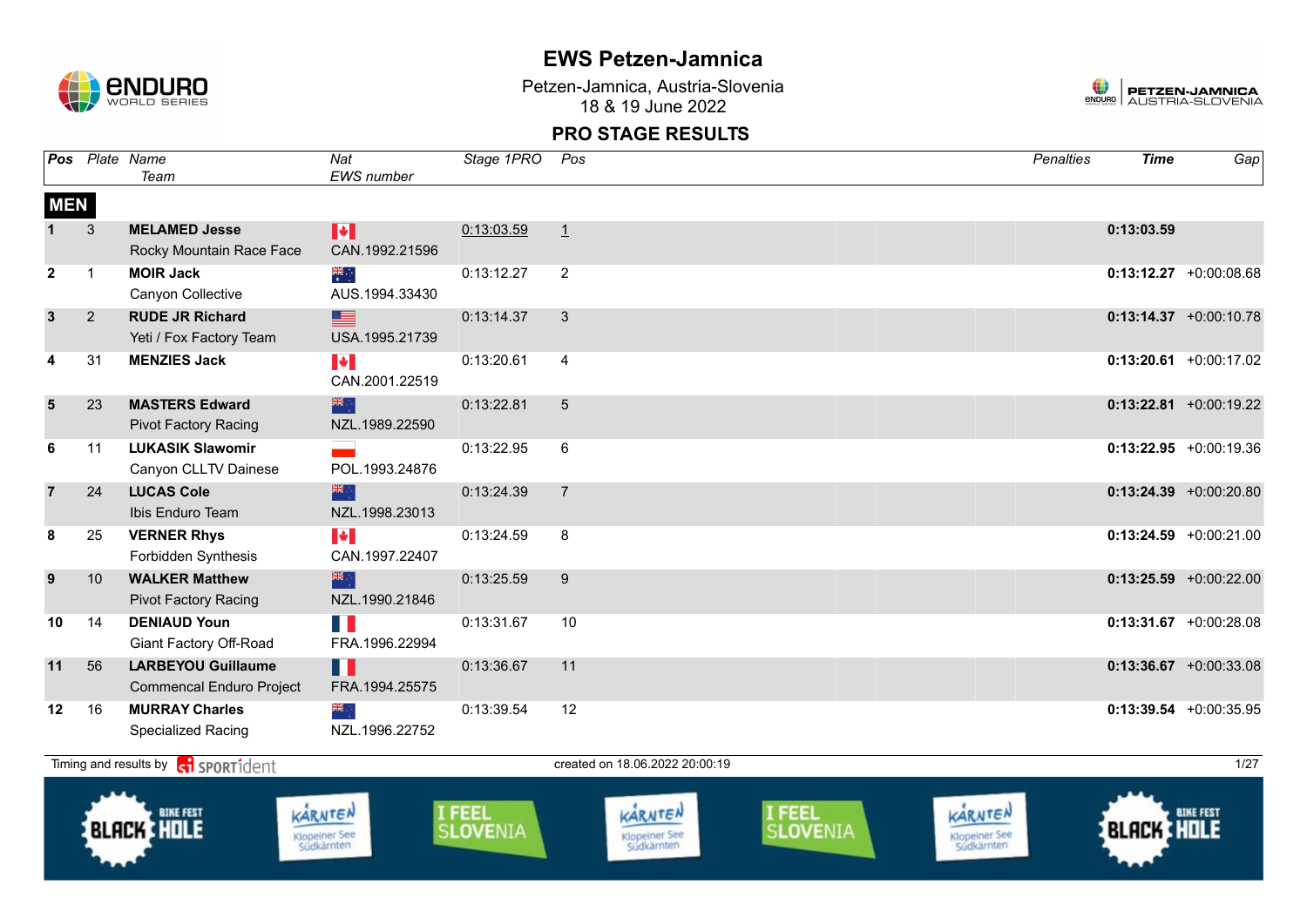

Petzen-Jamnica, Austria-Slovenia 18 & 19 June 2022



| Pos        |                | Plate Name                              | Nat                       | Stage 1PRO | Pos | Penalties | <b>Time</b> | Gap                       |
|------------|----------------|-----------------------------------------|---------------------------|------------|-----|-----------|-------------|---------------------------|
|            |                | Team                                    | <b>EWS</b> number         |            |     |           |             |                           |
| <b>MEN</b> |                |                                         |                           |            |     |           |             |                           |
| 13         | 71             | <b>HILL Samuel</b>                      | 米                         | 0:13:40.99 | 13  |           |             | $0:13:40.99$ +0:00:37.40  |
|            |                | <b>Nukeproof SRAM Factory</b><br>Racing | AUS.1985.21775            |            |     |           |             |                           |
| 14         | 6              | <b>TORDO Dimitri</b>                    | F.                        | 0:13:42.85 | 14  |           |             | $0:13:42.85 + 0:00:39.26$ |
|            |                | Canyon Collective                       | FRA.1993.21764            |            |     |           |             |                           |
| 15         | 27             | <b>TEXTOR Christian</b>                 |                           | 0:13:44.14 | 15  |           |             | $0:13:44.14 + 0:00:40.55$ |
|            |                | Team BULLS                              | GER.1990.22845            |            |     |           |             |                           |
| 16         | $\overline{7}$ | <b>JOHANSEN Zakarias</b>                | ╉═                        | 0:13:45.17 | 16  |           |             | $0:13:45.17 + 0:00:41.58$ |
|            |                | Ibis Enduro Team                        | SWE.1992.21863            |            |     |           |             |                           |
| 17         | 15             | <b>HEAP Elliott</b>                     | $\frac{N}{N}$             | 0:13:46.55 | 17  |           |             | $0:13:46.55 + 0:00:42.96$ |
|            |                | <b>Nukeproof SRAM Factory</b><br>Racing | GBR.1998.21783            |            |     |           |             |                           |
| 18         | 59             | <b>PERSAK Vid</b>                       | $\mathbf{e}_{\mathbf{m}}$ | 0:13:46.75 | 18  |           |             | $0:13:46.75 + 0:00:43.16$ |
|            |                | Orbea FOX Enduro Team                   | SLO.1996.22810            |            |     |           |             |                           |
| 19         | 78             | <b>LUTHI Patrick</b>                    | Ð                         | 0:13:47.90 | 19  |           |             | $0:13:47.90 + 0:00:44.31$ |
|            |                |                                         | SUI.1992.22607            |            |     |           |             |                           |
| 20         | 18             | <b>VIDAL Antoine</b>                    | H.                        | 0:13:48.41 | 20  |           |             | $0:13:48.41 + 0:00:44.82$ |
|            |                | Commencal Les Orres Team                | FRA.2001.25035            |            |     |           |             |                           |
| 21         | 38             | <b>GAUVIN Remi</b>                      | H                         | 0:13:49.75 | 21  |           |             | $0:13:49.75$ +0:00:46.16  |
|            |                | Rocky Mountain Race Face                | CAN.1992.21624            |            |     |           |             |                           |
| 22         | 79             | <b>WALL Evan</b>                        | $\blacktriangleright$     | 0:13:50.22 | 22  |           |             | $0:13:50.22 +0:00:46.63$  |
|            |                | Devinci Global Racing                   | CAN.1999.23531            |            |     |           |             |                           |
| 23         | 65             | <b>BLAIR Lachlan</b>                    | $\frac{N}{N}$             | 0:13:51.00 | 23  |           |             | $0:13:51.00 + 0:00:47.41$ |
|            |                | <b>Orange Factory Racing</b>            | GBR.1995.21426            |            |     |           |             |                           |

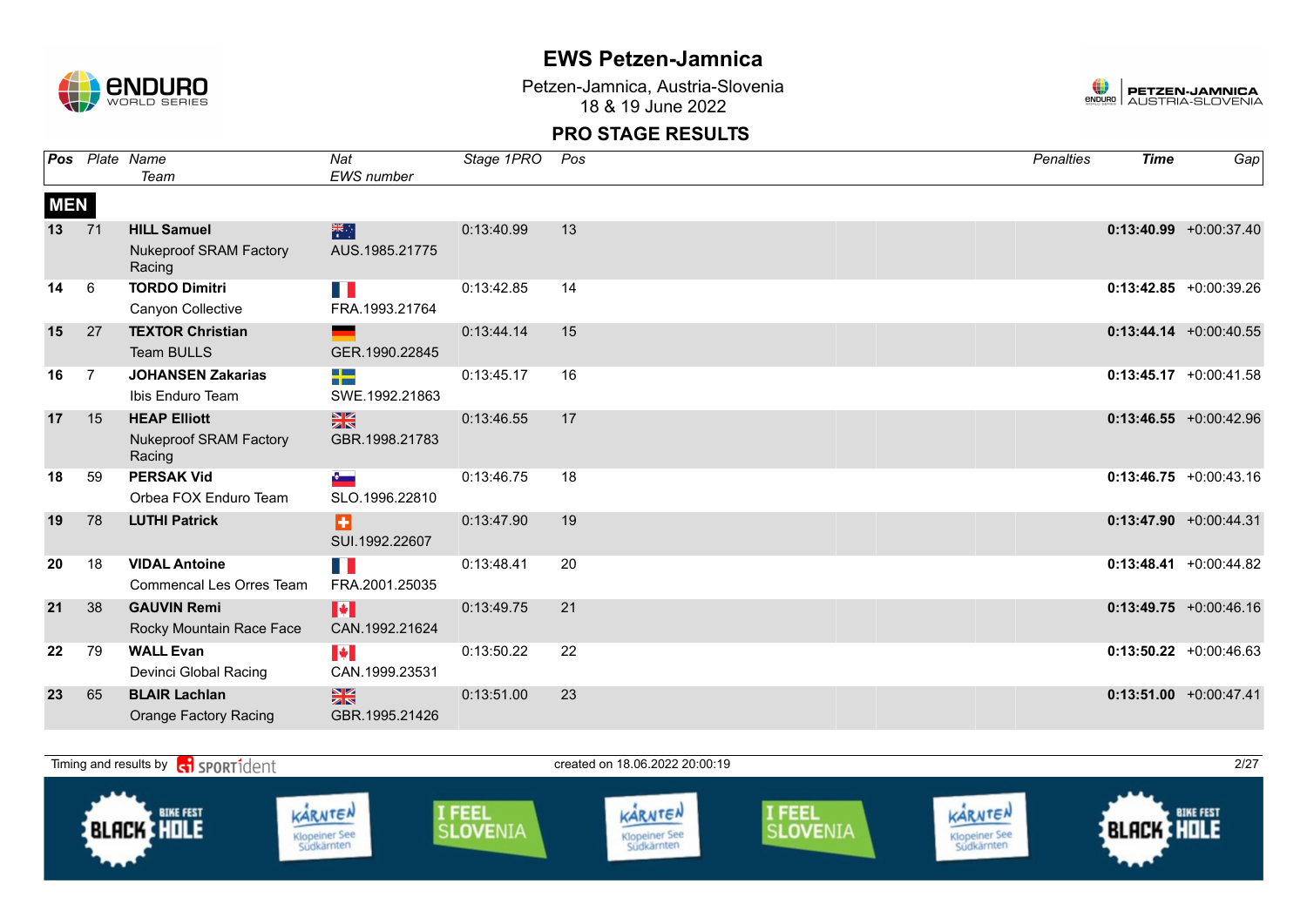

Petzen-Jamnica, Austria-Slovenia 18 & 19 June 2022



|            |    | Pos Plate Name<br>Team                                              | Nat<br><b>EWS</b> number        | Stage 1PRO | Pos | <b>Penalties</b> | <b>Time</b> | Gap                       |
|------------|----|---------------------------------------------------------------------|---------------------------------|------------|-----|------------------|-------------|---------------------------|
| <b>MEN</b> |    |                                                                     |                                 |            |     |                  |             |                           |
| 24         | 57 | <b>STUTTARD Mathew</b><br>Polygon Factory Racing                    | N<br>X<br>GBR.1993.21661        | 0:13:51.03 | 24  |                  |             | $0:13:51.03 + 0:00:47.44$ |
| 25         | 80 | <b>SECONDI Nathan</b><br><b>Fulgur Factory Team</b><br>Valdinievole | Ш<br>FRA.1999.22133             | 0:13:51.50 | 25  |                  |             | $0:13:51.50 + 0:00:47.91$ |
| 26         | 26 | <b>CALLAGHAN Gregory</b><br>Devinci Global Racing                   | H.<br>IRL.1991.21827            | 0:13:52.26 | 26  |                  |             | $0:13:52.26 + 0:00:48.67$ |
| 27         | 21 | <b>GRAHAM Innes</b>                                                 | $\frac{N}{N}$<br>GBR.1996.35188 | 0:13:52.81 | 27  |                  |             | $0:13:52.81$ +0:00:49.22  |
| 28         | 22 | <b>BOOKER Daniel</b><br><b>Nukeproof SRAM Factory</b><br>Racing     | $\frac{1}{2}$<br>AUS.1997.25378 | 0:13:54.59 | 28  |                  |             | $0:13:54.59 + 0:00:51.00$ |
| 29         | 61 | <b>JEANDEL Louis</b><br><b>Commencal Enduro Project</b>             | n I<br>FRA.1998.22140           | 0:13:55.49 | 29  |                  |             | $0:13:55.49 + 0:00:51.90$ |
| 30         | 73 | <b>PAULHAN Romain</b><br>Santa Cruz X SRAM                          | FRA.1988.22706                  | 0:13:55.55 | 30  |                  |             | $0:13:55.55 + 0:00:51.96$ |
| 31         | 82 | <b>BURNS CONTRERAS Pedro</b><br><b>Trek Factory Racing</b>          | F.<br>CHI.1997.21729            | 0:13:55.60 | 31  |                  |             | $0:13:55.60 + 0:00:52.01$ |
| 32         | 84 | <b>MORGAN Myles</b>                                                 | <u>est</u><br>USA.2001.24399    | 0:13:57.39 | 32  |                  |             | $0:13:57.39$ +0:00:53.80  |
| 33         | 66 | <b>STONE Brady</b><br>Polygon Factory Racing                        | 米市<br>NZL.2000.23119            | 0:13:59.01 | 33  |                  |             | $0:13:59.01$ +0:00:55.42  |
| 34         | 36 | <b>WATSON Corey</b><br><b>Nukeproof SRAM Factory</b><br>Racing      | XK<br>ZK<br>GBR.1999.35483      | 0:13:59.85 | 34  |                  |             | $0:13:59.85 + 0:00:56.26$ |

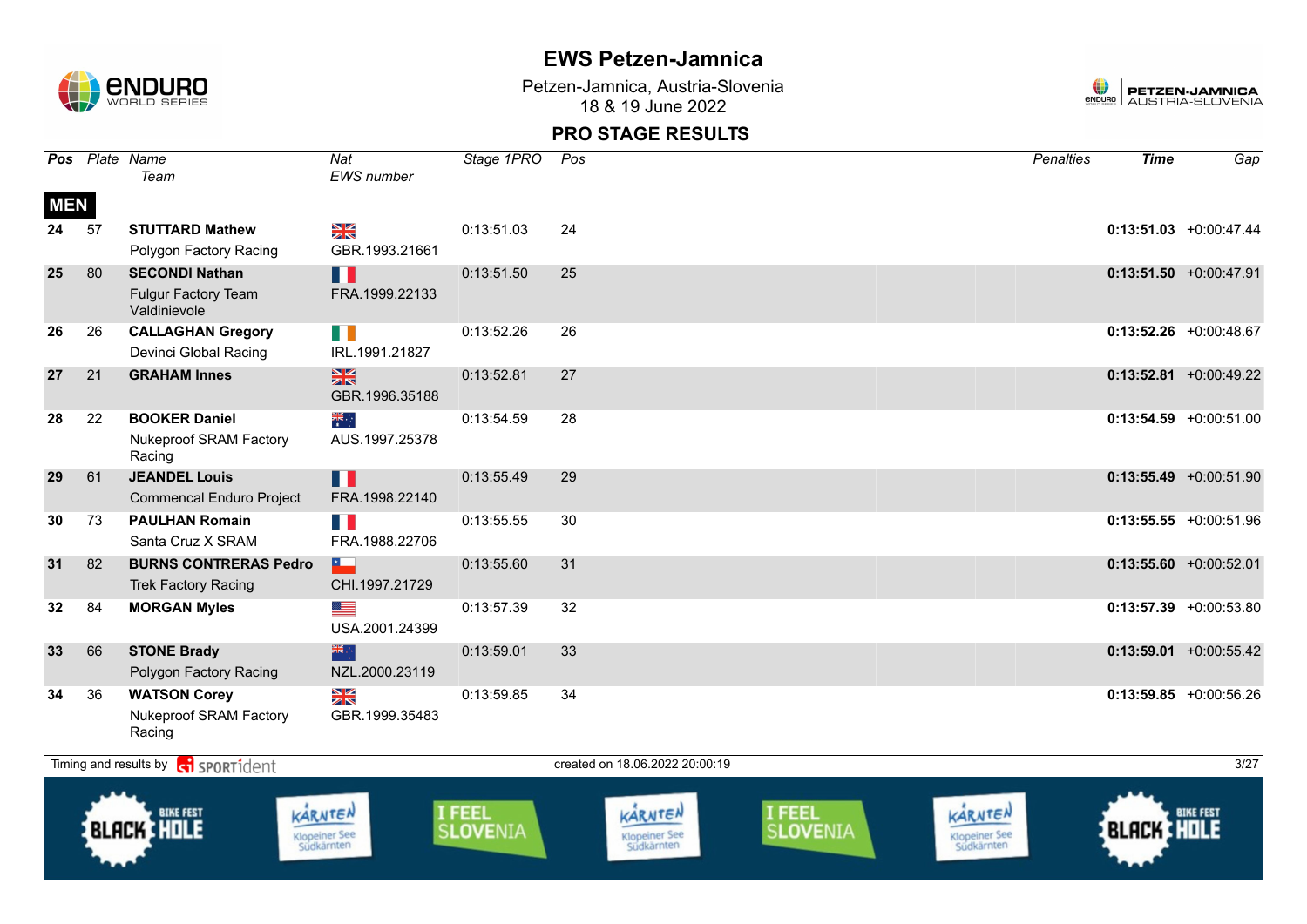

Petzen-Jamnica, Austria-Slovenia 18 & 19 June 2022



|            |     | Pos Plate Name<br>Team                                      | Nat<br>EWS number                       | Stage 1PRO | Pos                            | <b>Penalties</b> | <b>Time</b> | Gap                       |
|------------|-----|-------------------------------------------------------------|-----------------------------------------|------------|--------------------------------|------------------|-------------|---------------------------|
| <b>MEN</b> |     |                                                             |                                         |            |                                |                  |             |                           |
| 35         | 151 | <b>STONIG Matthias</b>                                      | AUT.1989.21580                          | 0:14:00.99 | 35                             |                  |             | $0:14:00.99$ +0:00:57.40  |
| 36         | 97  | <b>HEINIGER Nils</b>                                        | ≫iki<br>≫iki<br>NZL.1999.25218          | 0:14:01.70 | 36                             |                  |             | $0:14:01.70$ +0:00:58.11  |
| 37         | 58  | <b>GARAY TAMAYO lago</b><br>Santa Cruz X SRAM               | ESP.1991.21707                          | 0:14:03.32 | 37                             |                  |             | $0:14:03.32 +0:00:59.73$  |
| 38         | 19  | <b>VENDEMMIA Mirco</b><br>Cannondale Enduro                 | n a<br>ITA.1998.21871                   | 0:14:03.51 | 38                             |                  |             | $0:14:03.51$ +0:00:59.92  |
| 39         | 13  | <b>MAES Martin</b><br>Orbea FOX Enduro Team                 | Ш<br>BEL.1997.21636                     | 0:14:03.80 | 39                             |                  |             | $0:14:03.80 +0:01:00.21$  |
| 40         | 112 | <b>JAMIESON Elliot</b><br>Norco Factory Team                | $\blacktriangleright$<br>CAN.2001.22028 | 0:14:05.86 | 40                             |                  |             | $0:14:05.86 + 0:01:02.27$ |
| 41         | 99  | <b>FAGERBERG Philip</b>                                     | æ<br>SWE.1996.25802                     | 0:14:07.15 | 41                             |                  |             | $0:14:07.15 + 0:01:03.56$ |
| 42         | 55  | <b>RUDEAU Alex</b><br><b>Commencal Enduro Project</b>       | T N<br>FRA.1996.25071                   | 0:14:08.65 | 42                             |                  |             | $0:14:08.65$ +0:01:05.06  |
| 43         | 68  | <b>MASTERS Wyn</b><br><b>GT Factory Racing</b>              | 米的<br>NZL.1987.21663                    | 0:14:09.03 | 43                             |                  |             | $0:14:09.03$ +0:01:05.44  |
| 44         | 85  | <b>DE VOCHT Bart</b>                                        | H<br>BEL.1992.23075                     | 0:14:09.49 | 44                             |                  |             | $0:14:09.49$ +0:01:05.90  |
| 45         | 339 | <b>FRESQUET Axel</b><br><b>Tribe Pyrenees Gravity</b>       | H<br>FRA.1998.23081                     | 0:14:10.31 | 45                             |                  |             | $0:14:10.31$ +0:01:06.72  |
| 46         | 74  | <b>WARNET Manu</b>                                          | NED.2001.26267                          | 0:14:10.48 | 46                             |                  |             | $0:14:10.48$ +0:01:06.89  |
|            |     | Timing and results by <b>container that the SPORT1</b> dent |                                         |            | created on 18.06.2022 20:00:19 |                  |             | 4/27                      |

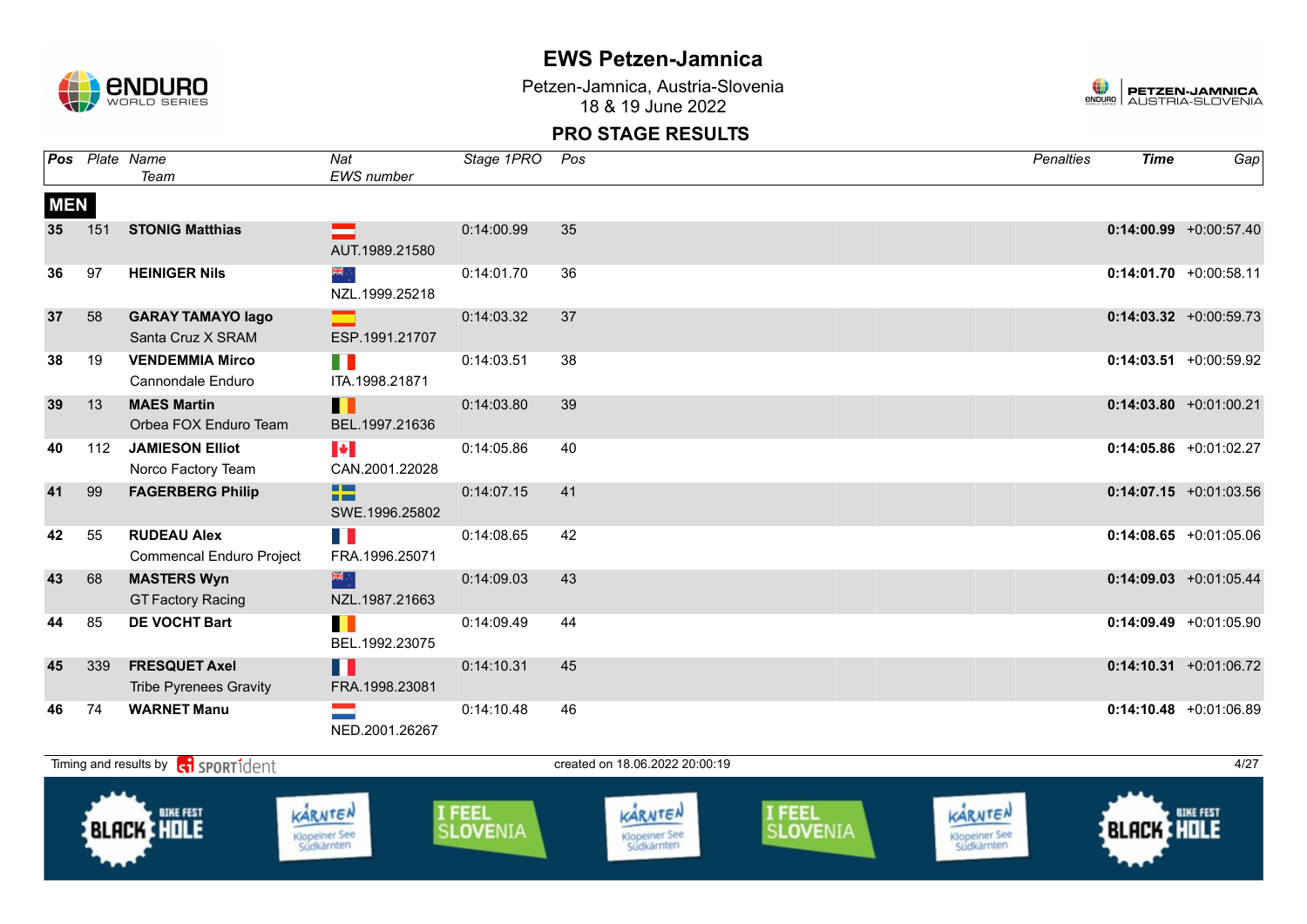

Petzen-Jamnica, Austria-Slovenia 18 & 19 June 2022



|            |     | <b>Pos</b> Plate Name<br>Team                           | Nat<br><b>EWS</b> number                          | Stage 1PRO | Pos | <b>Penalties</b> | <b>Time</b> | Gap                       |
|------------|-----|---------------------------------------------------------|---------------------------------------------------|------------|-----|------------------|-------------|---------------------------|
| <b>MEN</b> |     |                                                         |                                                   |            |     |                  |             |                           |
| 47         | 64  | <b>FRANCK Gilles</b>                                    | Ш<br>BEL.2000.22291                               | 0:14:10.63 | 47  |                  |             | $0:14:10.63$ +0:01:07.04  |
| 48         | 35  | <b>SCOTT Mark</b><br>Santa Cruz X SRAM                  | NK<br>ZK<br>GBR.1993.21714                        | 0:14:15.16 | 48  |                  |             | $0:14:15.16$ +0:01:11.57  |
| 49         | 29  | <b>VEZINA Mckay</b><br>Giant Factory Off-Road           | M<br>CAN.1995.21632                               | 0:14:16.93 | 49  |                  |             | $0:14:16.93 +0:01:13.34$  |
| 50         | 150 | <b>IENZER Emeric</b><br>Scott SR Suntour Enduro<br>Team | FRA.1999.31862                                    | 0:14:17.35 | 50  |                  |             | $0:14:17.35 + 0:01:13.76$ |
| 51         | 62  | <b>PIGEON Hugo</b><br>Scott SR Suntour Enduro<br>Team   | H<br>FRA.1996.23507                               | 0:14:17.43 | 51  |                  |             | $0:14:17.43 + 0:01:13.84$ |
| 52         | 102 | <b>WILDHABER Gustav</b><br><b>Cube Action Team</b>      | $\ddot{\bullet}$<br>SUI.1988.21848                | 0:14:18.21 | 52  |                  |             | $0:14:18.21 + 0:01:14.62$ |
| 53         | 92  | <b>CARROLL Gavin</b>                                    | <b>. .</b><br>IRL.1993.35848                      | 0:14:18.29 | 53  |                  |             | $0:14:18.29$ +0:01:14.70  |
| 54         | 113 | <b>PESENTI Marcello</b>                                 | n e<br>ITA.1994.21853                             | 0:14:18.78 | 54  |                  |             | $0:14:18.78 + 0:01:15.19$ |
| 55         | 111 | <b>TOOKE Jacob</b>                                      | M<br>CAN.1999.22078                               | 0:14:19.20 | 55  |                  |             | $0:14:19.20 +0:01:15.61$  |
| 56         | 34  | <b>STORR Alex</b><br>Forbidden Synthesis                | $\frac{\mathbf{N}}{\mathbf{N}}$<br>GBR.2001.31009 | 0:14:19.35 | 56  |                  |             | $0:14:19.35 +0:01:15.76$  |
| 57         | 184 | <b>CROZ Romain</b>                                      | H<br>FRA.1996.37161                               | 0:14:19.66 | 57  |                  |             | $0:14:19.66$ +0:01:16.07  |

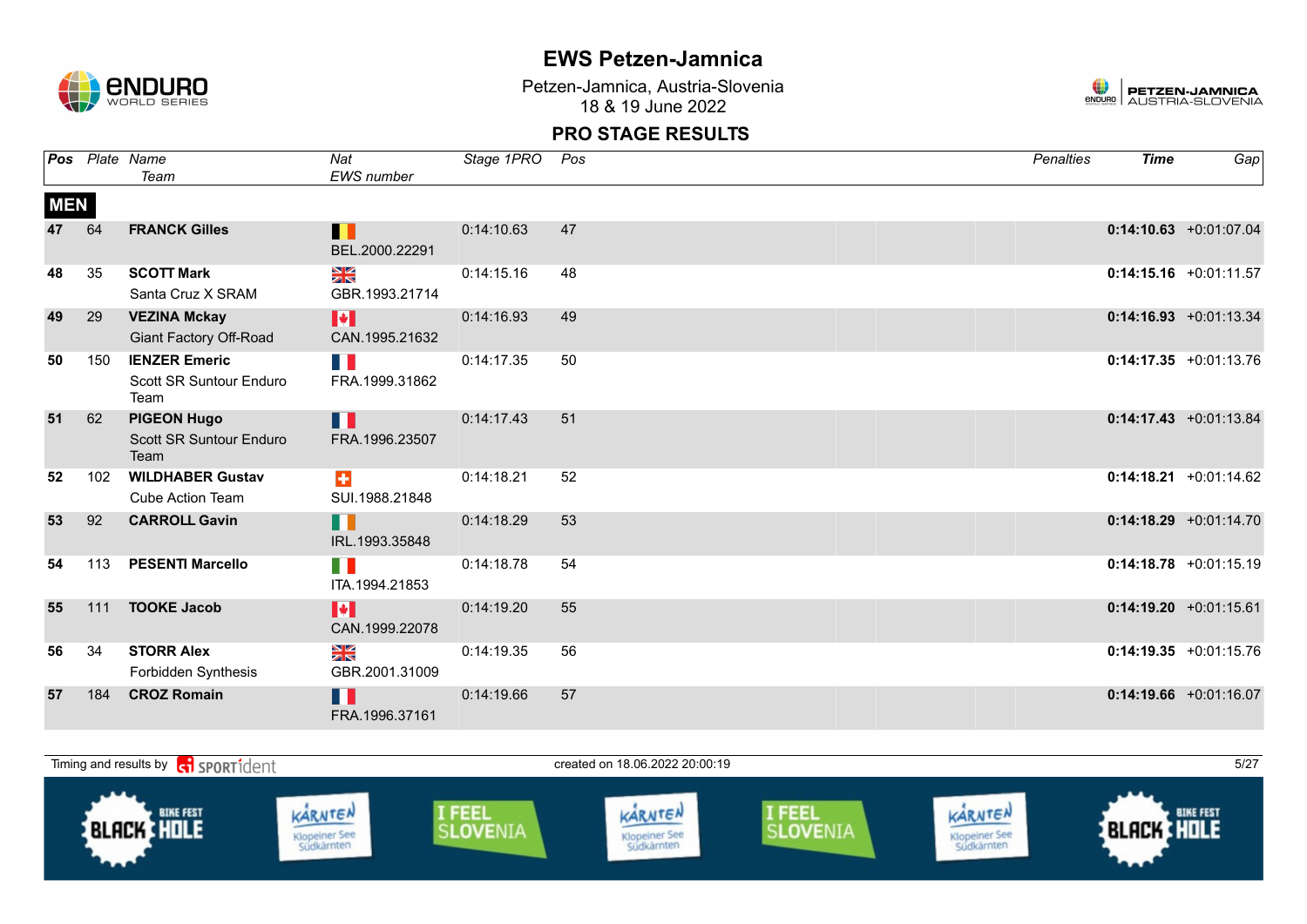

Petzen-Jamnica, Austria-Slovenia 18 & 19 June 2022



|                  |     | Pos Plate Name<br>Team                                      | Nat<br>EWS number                      | Stage 1PRO         | Pos                                    |                    | <b>Penalties</b>                       | <b>Time</b> | $\overline{Gap}$          |
|------------------|-----|-------------------------------------------------------------|----------------------------------------|--------------------|----------------------------------------|--------------------|----------------------------------------|-------------|---------------------------|
| <b>MEN</b><br>58 | 120 | <b>BRATSCHI Tim</b>                                         | $\ddot{\textbf{r}}$<br>SUI.1988.23005  | 0:14:20.26         | 58                                     |                    |                                        |             | $0:14:20.26$ +0:01:16.67  |
| 59               | 5   | <b>BORGES Jose</b><br>Canyon Collective                     | $\bullet$<br>POR.1990.21669            | 0:14:22.10         | 59                                     |                    |                                        |             | $0:14:22.10 + 0:01:18.51$ |
| 60               | 159 | <b>LARSSON Adam</b>                                         | ┽═<br>SWE.2000.30837                   | 0:14:22.26         | 60                                     |                    |                                        |             | $0:14:22.26 +0:01:18.67$  |
| 61               | 77  | <b>ROPELATO Mitch</b><br>Cannondale Enduro                  | ▇<br>USA.1992.22734                    | 0:14:23.94         | 61                                     |                    |                                        |             | $0:14:23.94$ +0:01:20.35  |
| 62               | 98  | <b>OMDAL Oskar</b>                                          | ╬<br>NOR.2000.32277                    | 0:14:24.30         | 62                                     |                    |                                        |             | $0:14:24.30 +0:01:20.71$  |
| 63               | 69  | <b>KRASNY Carter</b>                                        | H<br>CAN.1999.22027                    | 0:14:24.47         | 63                                     |                    |                                        |             | $0:14:24.47$ +0:01:20.88  |
| 64               | 87  | <b>TEJCHMAN Premek</b>                                      | CZE.1988.22389                         | 0:14:26.55         | 64                                     |                    |                                        |             | $0:14:26.55$ +0:01:22.96  |
| 65               | 116 | <b>JANSER Robin</b><br>Swiss Enduro Team by Giant           | H<br>SUI.2000.25837                    | 0:14:29.34         | 65                                     |                    |                                        |             | $0:14:29.34$ +0:01:25.75  |
| 66               | 108 | <b>NEWELL Jake</b>                                          | ्हें<br>AUS.1993.24612                 | 0:14:29.38         | 66                                     |                    |                                        |             | $0:14:29.38$ +0:01:25.79  |
| 67               | 105 | <b>PROCHYRA Jordan</b>                                      | 米村<br>AUS.1994.21674                   | 0:14:32.26         | 67                                     |                    |                                        |             | $0:14:32.26$ +0:01:28.67  |
| 68               | 54  | <b>MOORE Thomas</b>                                         | N<br>X<br>GBR.1994.33293               | 0:14:33.27         | 68                                     |                    |                                        |             | $0:14:33.27$ +0:01:29.68  |
| 69               | 104 | <b>HAMILTON Connor</b>                                      | ▓<br>NZL.1996.24882                    | 0:14:34.38         | 69                                     |                    |                                        |             | $0:14:34.38$ +0:01:30.79  |
|                  |     | Timing and results by <b>container that the SPORT1</b> dent |                                        |                    | created on 18.06.2022 20:00:19         |                    |                                        |             | 6/27                      |
|                  |     | <b>BLACK HOLE</b>                                           | KARNTEN<br>Klopeiner See<br>Südkärnten | I FEEL<br>SLOVENIA | KARNTEN<br>Klopeiner See<br>Südkärnten | I FEEL<br>SLOVENIA | KARNTEN<br>Klopeiner See<br>Südkärnten | BLACK HOLE  | <b>BIKE FEST</b>          |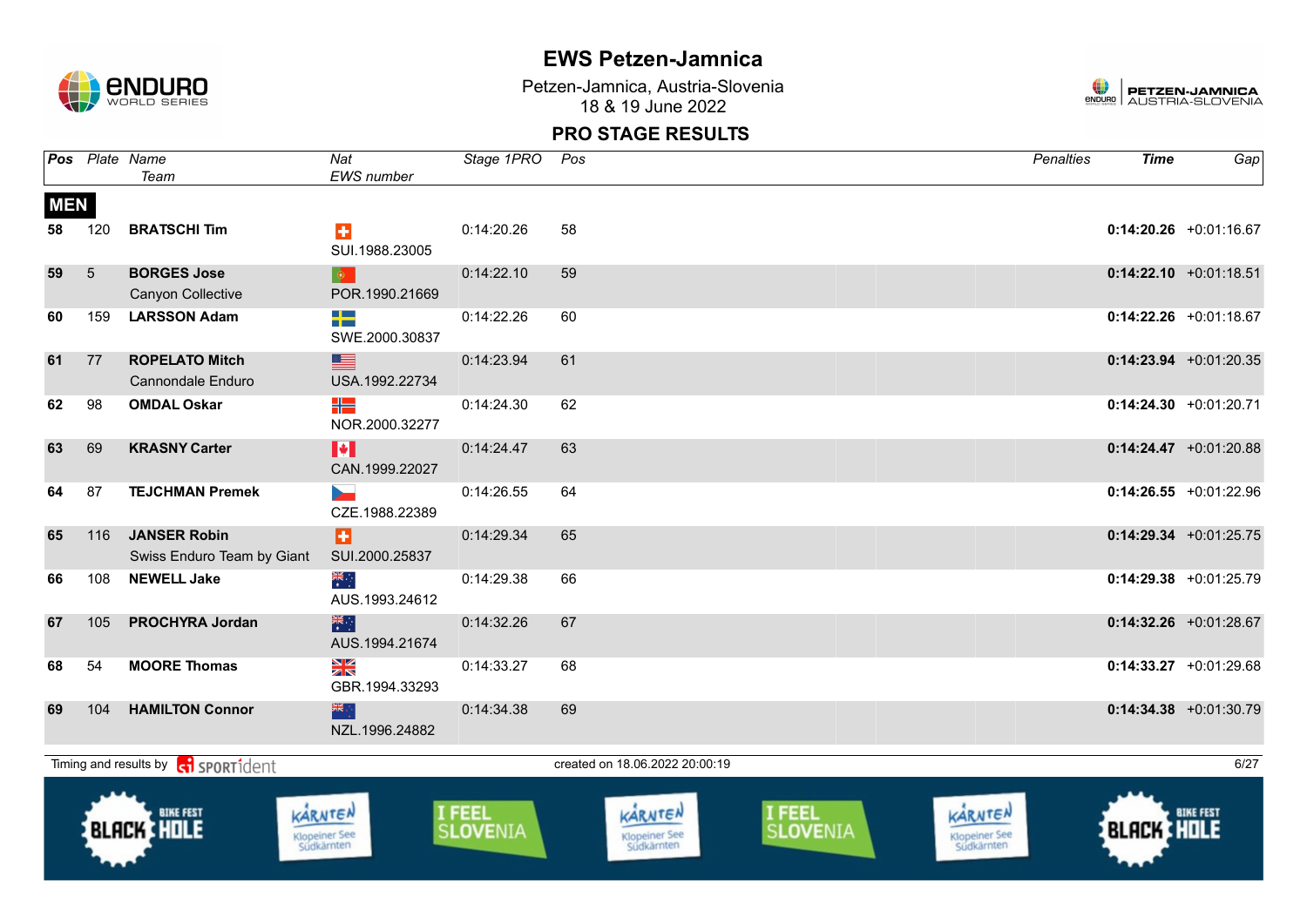

Petzen-Jamnica, Austria-Slovenia 18 & 19 June 2022



|            |     | Pos Plate Name                                              | Nat                              | Stage 1PRO | Pos | <b>Penalties</b> | <b>Time</b> | Gap                       |
|------------|-----|-------------------------------------------------------------|----------------------------------|------------|-----|------------------|-------------|---------------------------|
|            |     | Team                                                        | <b>EWS</b> number                |            |     |                  |             |                           |
| <b>MEN</b> |     |                                                             |                                  |            |     |                  |             |                           |
| 70         | 172 | <b>MURRAY Craig</b>                                         | ्रोह<br>⊰<br>NZL.1998.36172      | 0:14:35.00 | 70  |                  |             | $0:14:35.00 +0:01:31.41$  |
| 71         | 153 | <b>PETER Stefan</b>                                         | Ы<br>SUI.1992.23004              | 0:14:35.42 | 71  |                  |             | $0:14:35.42 +0:01:31.83$  |
| 72         | 28  | <b>GALLAGHER Christopher</b>                                | N<br>ZK<br>GBR.1993.23014        | 0:14:35.51 | 72  |                  |             | $0:14:35.51 + 0:01:31.92$ |
| 73         | 63  | <b>KANGAS Oliwer</b>                                        | ÷<br>SWE.1992.33903              | 0:14:35.63 | 73  |                  |             | $0:14:35.63 + 0:01:32.04$ |
| 74         | 83  | <b>SMITH Joseph</b>                                         | ≥k<br>GBR.1990.37383             | 0:14:35.86 | 74  |                  |             | $0:14:35.86 + 0:01:32.27$ |
| 75         | 193 | <b>LEBERT Alexis</b>                                        | Ш<br>FRA.1993.22060              | 0:14:36.13 | 75  |                  |             | $0:14:36.13 + 0:01:32.54$ |
| 76         | 100 | <b>GALY Theo</b><br>Sunn French Connexion By<br>Alpe D'Huez | FRA.1990.21691                   | 0:14:36.85 | 76  |                  |             | $0:14:36.85 +0:01:33.26$  |
| 77         | 123 | <b>RONZON Erwin</b>                                         | $\blacksquare$<br>ITA.1997.21868 | 0:14:37.43 | 77  |                  |             | $0:14:37.43 + 0:01:33.84$ |
| 78         | 137 | <b>MIHALKOVITS Peter</b>                                    | AUT.1993.23608                   | 0:14:37.52 | 78  |                  |             | $0:14:37.52 +0:01:33.93$  |
| 79         | 95  | <b>HAMMOND Chubbie</b>                                      | $\frac{N}{N}$<br>GBR.1996.37418  | 0:14:37.82 | 79  |                  |             | $0:14:37.82$ +0:01:34.23  |
| 80         | 171 | <b>LAMBERT Pierre</b><br><b>Hotlines Nukeproof Racing</b>   | H<br>FRA.1999.36939              | 0:14:38.49 | 80  |                  |             | $0:14:38.49 + 0:01:34.90$ |

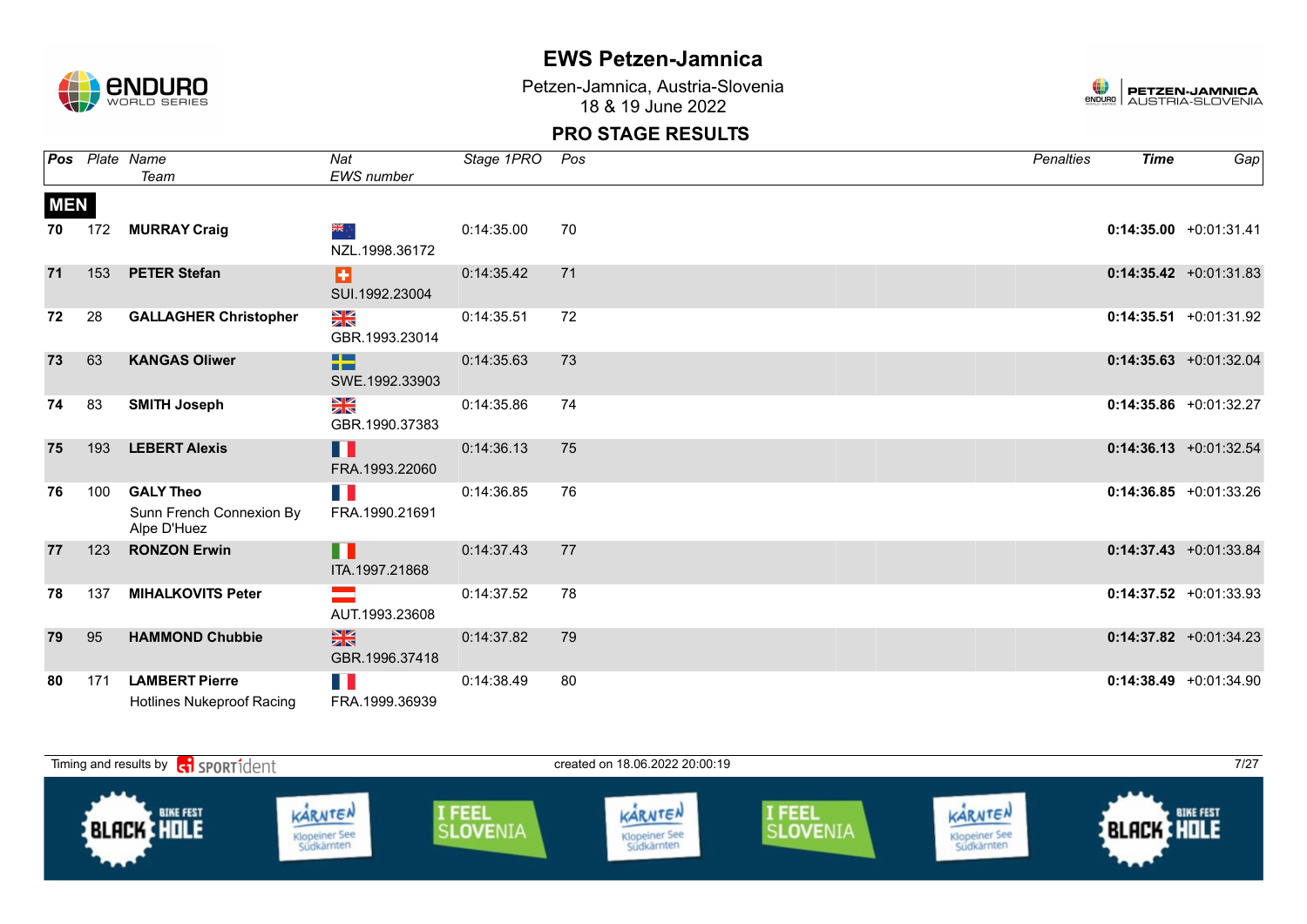

Petzen-Jamnica, Austria-Slovenia 18 & 19 June 2022



|            |     | Pos Plate Name<br>Team                               | Nat<br><b>EWS</b> number        | Stage 1PRO | Pos | <b>Penalties</b> | <b>Time</b> | Gap                       |
|------------|-----|------------------------------------------------------|---------------------------------|------------|-----|------------------|-------------|---------------------------|
| <b>MEN</b> |     |                                                      |                                 |            |     |                  |             |                           |
| 81         | 117 | <b>KNAPEC Martin</b>                                 | $\mathbf{E}$<br>SVK.1994.26017  | 0:14:39.28 | 81  |                  |             | $0:14:39.28$ +0:01:35.69  |
| 82         | 81  | <b>BLAHA Vojtech</b>                                 | b.<br>CZE.1999.22684            | 0:14:39.83 | 82  |                  |             | $0:14:39.83$ +0:01:36.24  |
| 83         | 140 | <b>BAILLIF Florent</b>                               | Ы<br>SUI.1998.32580             | 0:14:40.37 | 83  |                  |             | $0:14:40.37$ +0:01:36.78  |
| 84         | 106 | <b>ESCUDIER Thomas</b>                               | n p<br>FRA.1991.21945           | 0:14:40.73 | 84  |                  |             | $0:14:40.73$ +0:01:37.14  |
| 85         | 32  | <b>CAMOIN Francescu</b><br>Specialized Racing        | П<br>FRA.2001.23545             | 0:14:41.35 | 85  |                  |             | $0:14:41.35$ +0:01:37.76  |
| 86         | 107 | <b>HEBERT Ambroise</b>                               | H.<br>FRA.1993.21934            | 0:14:41.97 | 86  |                  |             | $0:14:41.97 +0:01:38.38$  |
| 87         | 88  | <b>WILSON Thomas</b><br><b>Orange Factory Racing</b> | 黑<br>GBR.2000.22553             | 0:14:42.01 | 87  |                  |             | $0:14:42.01$ +0:01:38.42  |
| 88         | 130 | <b>DERKUM Christian</b><br>RAAW // Levelnine Gravity | GER.1991.23043                  | 0:14:42.41 | 88  |                  |             | $0:14:42.41$ +0:01:38.82  |
| 89         | 119 | <b>LINDNER Kevin</b>                                 | GER.1991.39104                  | 0:14:43.46 | 89  |                  |             | $0:14:43.46$ +0:01:39.87  |
| 90         | 121 | <b>ENNIS Ross</b>                                    | H II<br>IRL.2001.25954          | 0:14:43.95 | 90  |                  |             | $0:14:43.95 +0:01:40.36$  |
| 91         | 53  | <b>CONNELL Joseph</b><br>Orange Factory Racing       | $\frac{N}{N}$<br>GBR.1994.21745 | 0:14:44.28 | 91  |                  |             | $0:14:44.28 + 0:01:40.69$ |
| 92         | 96  | <b>SCOTT Riley</b>                                   | ≥k<br>GBR.2000.38625            | 0:14:44.82 | 92  |                  |             | $0:14:44.82$ +0:01:41.23  |

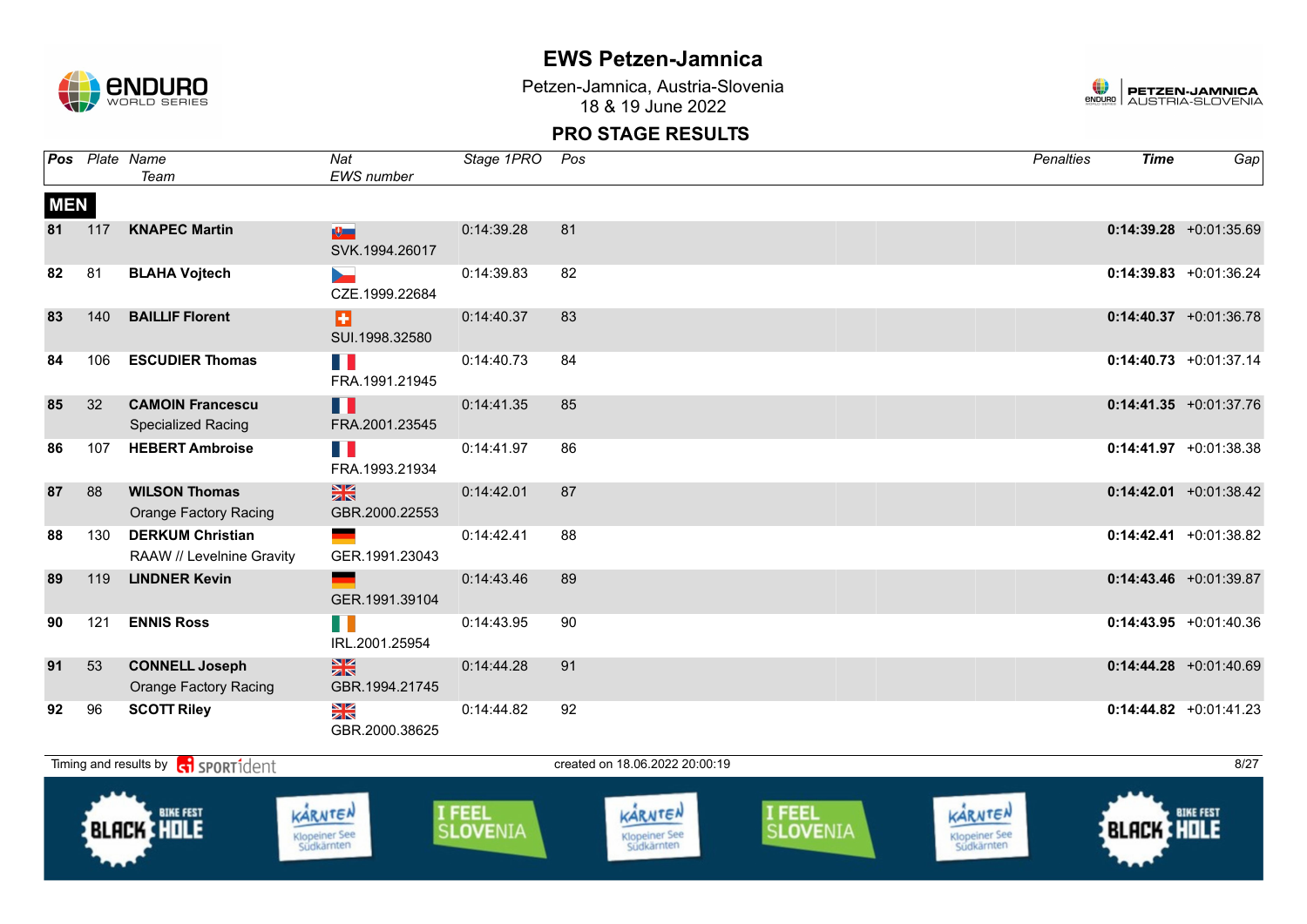

Petzen-Jamnica, Austria-Slovenia 18 & 19 June 2022



|            |         | Pos Plate Name<br>Team                                 | Nat<br>EWS number                            | Stage 1PRO Pos |                                | Penalties | Time | Gap                       |
|------------|---------|--------------------------------------------------------|----------------------------------------------|----------------|--------------------------------|-----------|------|---------------------------|
| <b>MEN</b> |         |                                                        |                                              |                |                                |           |      |                           |
|            |         | 93 176 SZYMCZUK Lukasz                                 | POL.1995.23313                               | 0:14:47.06     | 93                             |           |      | $0:14:47.06$ +0:01:43.47  |
| 94         |         | 114 PFEIL Max                                          | GER.1998.27442                               | 0:14:47.24     | 94                             |           |      | $0:14:47.24$ +0:01:43.65  |
| 95         | 75      | <b>BOX Archie</b>                                      | $\frac{N}{N}$<br>GBR.1998.23201              | 0:14:47.27     | 95                             |           |      | $0:14:47.27$ +0:01:43.68  |
| 96         |         | 182 SCHEMMEL Daniel                                    | $\equiv$<br>AUT.1997.22809                   | 0:14:48.74     | 96                             |           |      | $0:14:48.74 + 0:01:45.15$ |
| 97         |         | 133 MAGGS David                                        | AUS.1996.23408                               | 0:14:49.40     | 97                             |           |      | $0:14:49.40 +0:01:45.81$  |
| 98         |         | 169 WALSH Sam                                          | ्रेलि<br>AUS.2000.24527                      | 0:14:49.69     | 98                             |           |      | $0:14:49.69$ +0:01:46.10  |
| 99         |         | 157 HANOUX Simon                                       | п.<br>FRA.1992.37311                         | 0:14:50.73     | 99                             |           |      | $0:14:50.73$ +0:01:47.14  |
|            |         | 100 156 RENZ Daniel                                    | $\mathcal{L}_{\text{max}}$<br>GER.1996.26028 | 0:14:50.74     | 100                            |           |      | $0:14:50.74$ +0:01:47.15  |
|            |         | 101 132 SCHWENK Robert                                 | <u>and</u> and the state<br>GER.1994.23041   | 0:14:50.93     | 101                            |           |      | $0:14:50.93$ +0:01:47.34  |
|            |         | 102 161 HASSFELD Joel                                  | $\frac{1}{2}$ .<br>GER.1998.33907            | 0:14:55.60     | 102                            |           |      | $0:14:55.60 +0:01:52.01$  |
|            | 103 115 | <b>BERNET Jonas</b>                                    | в.<br>SUI.1994.33390                         | 0:14:55.86     | 103                            |           |      | $0:14:55.86$ +0:01:52.27  |
|            | 104 67  | <b>NOBLE Josh</b>                                      | $\frac{N}{N}$<br>GBR.2001.25619              | 0:14:56.21     | 104                            |           |      | $0:14:56.21$ +0:01:52.62  |
|            |         | Timing and results by <b>containst the SPORT1</b> dent |                                              |                | created on 18.06.2022 20:00:19 |           |      | 9/27                      |

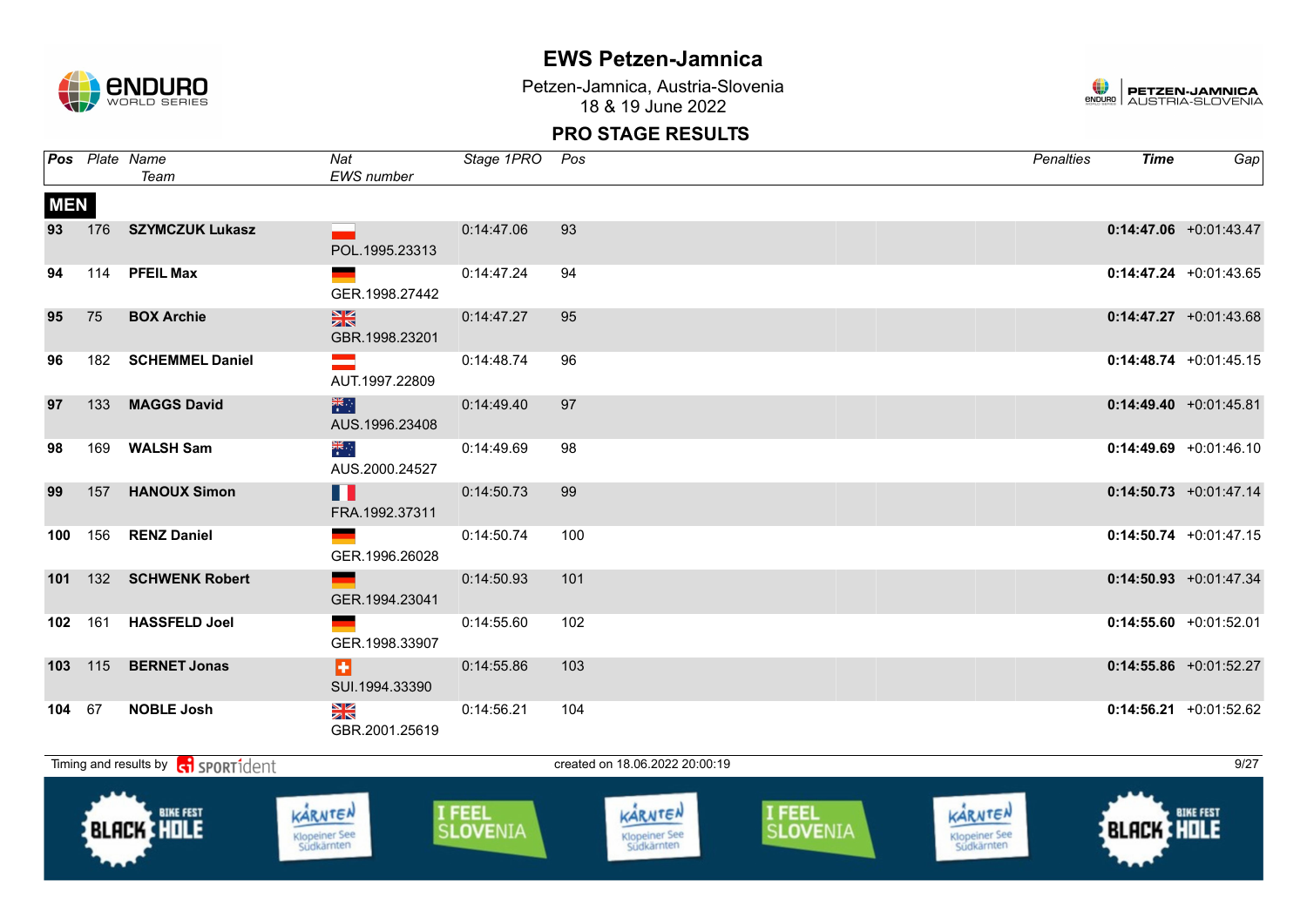

Petzen-Jamnica, Austria-Slovenia 18 & 19 June 2022



|            |     | Pos Plate Name<br>Team                                   | Nat<br>EWS number                      | Stage 1PRO         | Pos |                                        |                    | <b>Penalties</b>                       | <b>Time</b> | Gap                      |
|------------|-----|----------------------------------------------------------|----------------------------------------|--------------------|-----|----------------------------------------|--------------------|----------------------------------------|-------------|--------------------------|
| <b>MEN</b> |     |                                                          |                                        |                    |     |                                        |                    |                                        |             |                          |
| 105 89     |     | <b>HUTCHENS Chris</b>                                    | $\frac{N}{N}$<br>GBR.1989.22999        | 0:14:57.56         | 105 |                                        |                    |                                        |             | $0:14:57.56$ +0:01:53.97 |
| 106        | 138 | <b>WALCH Lucas</b>                                       | ang ∴<br>NZL.1996.23524                | 0:14:57.73         | 106 |                                        |                    |                                        |             | $0:14:57.73$ +0:01:54.14 |
| 107        | 154 | <b>MUELLER Igor</b>                                      | Ð<br>SUI.1996.22665                    | 0:14:58.64         | 107 |                                        |                    |                                        |             | $0:14:58.64$ +0:01:55.05 |
| 108        | 118 | <b>KARDINAR Petrik</b>                                   | GER.1989.36539                         | 0:14:59.03         | 108 |                                        |                    |                                        |             | $0:14:59.03$ +0:01:55.44 |
| 109        | 94  | <b>JENSEN Henrik</b>                                     | $\frac{2}{3}$<br>GBR.1998.25933        | 0:14:59.66         | 109 |                                        |                    |                                        |             | $0:14:59.66$ +0:01:56.07 |
| 110        | 91  | <b>JONES Jono</b><br>Propain Factory Enduro              | NK<br>ZK<br>GBR.1994.37370             | 0:15:02.78         | 110 |                                        |                    |                                        |             | $0:15:02.78$ +0:01:59.19 |
| 111        | 175 | <b>LEONHARDT Konstantin</b>                              | GER.1996.35481                         | 0:15:06.37         | 111 |                                        |                    |                                        |             | $0:15:06.37$ +0:02:02.78 |
| 112        | 158 | <b>DALPIAN Davide</b>                                    | M.<br>ITA.1997.21865                   | 0:15:06.95         | 112 |                                        |                    |                                        |             | $0:15:06.95$ +0:02:03.36 |
| 113        | 191 | <b>CHAUVET Cesar</b>                                     | H<br>FRA.1995.34851                    | 0:15:08.12         | 113 |                                        |                    |                                        |             | $0:15:08.12$ +0:02:04.53 |
| 114        | 174 | <b>MARI MARI Mariano</b>                                 | ESP.1997.22453                         | 0:15:08.32         | 114 |                                        |                    |                                        |             | $0:15:08.32 +0:02:04.73$ |
| 115        | 180 | <b>LINDA Jakub</b>                                       | 吧<br>SVK.1996.36967                    | 0:15:12.53         | 115 |                                        |                    |                                        |             | $0:15:12.53$ +0:02:08.94 |
| 116        | 122 | <b>LAMBERT Louis</b><br><b>Hotlines Nukeproof Racing</b> | T N<br>FRA.1999.37231                  | 0:15:12.92         | 116 |                                        |                    |                                        |             | $0:15:12.92$ +0:02:09.33 |
|            |     | Timing and results by $\left  \xi \right $ SPORT1 dent   |                                        |                    |     | created on 18.06.2022 20:00:19         |                    |                                        |             | 10/27                    |
|            |     | <b>BIKE FEST</b><br><b>BLACK HOLE</b>                    | KARNTEN<br>Klopeiner See<br>Südkärnten | I FEEL<br>SLOVENIA |     | KARNTEN<br>Klopeiner See<br>Südkärnten | I FEEL<br>SLOVENIA | KARNTEN<br>Klopeiner See<br>Südkärnten | BLACK HOLE  | <b>BIKE FEST</b>         |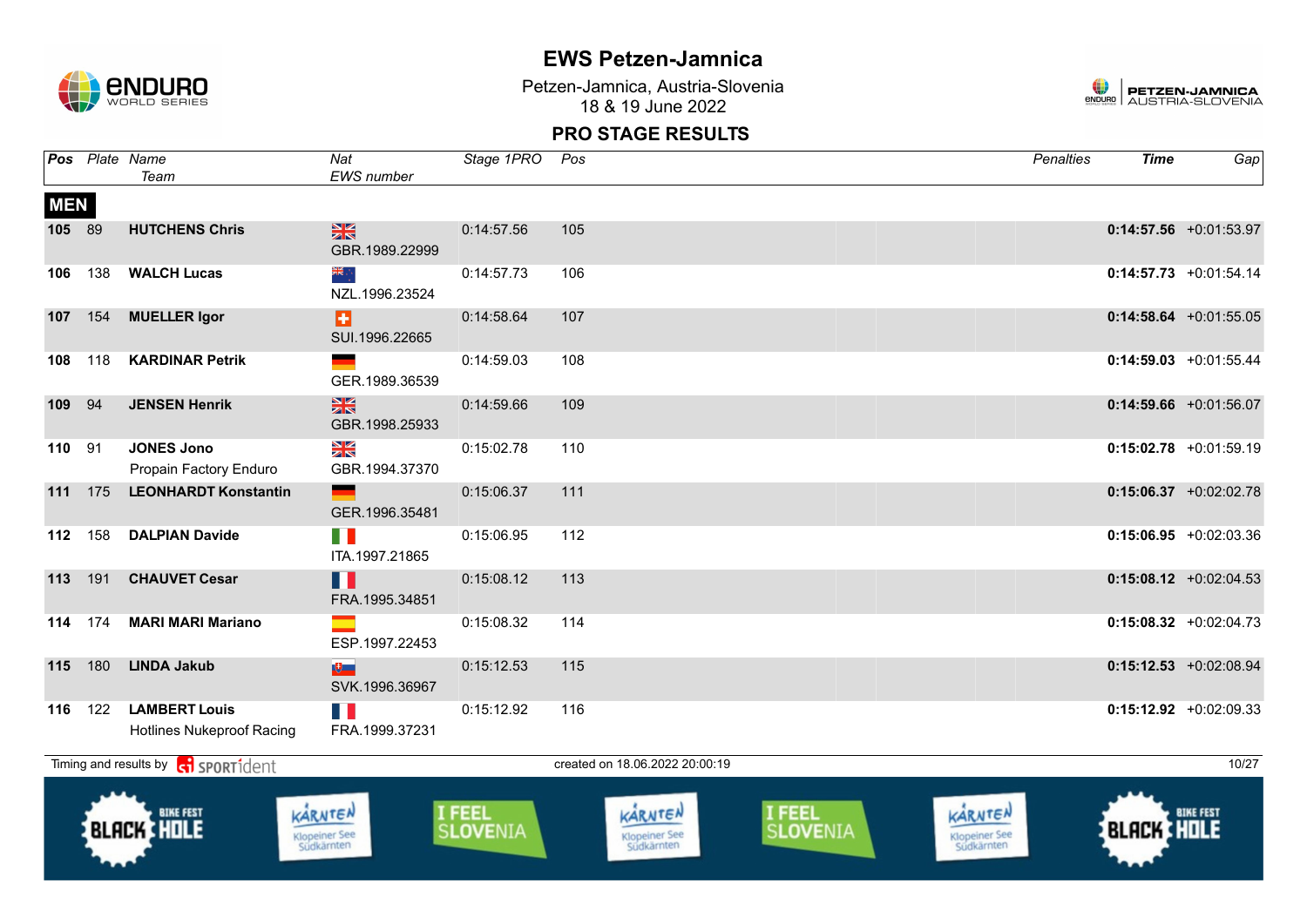

Petzen-Jamnica, Austria-Slovenia 18 & 19 June 2022



|            |                | Pos Plate Name<br>Team                                 | Nat<br><b>EWS</b> number               | Stage 1PRO Pos     |                                        |                    | <b>Penalties</b>                       | <b>Time</b> | Gap                       |
|------------|----------------|--------------------------------------------------------|----------------------------------------|--------------------|----------------------------------------|--------------------|----------------------------------------|-------------|---------------------------|
| <b>MEN</b> |                |                                                        |                                        |                    |                                        |                    |                                        |             |                           |
| 117 195    |                | <b>PAREDES MORENO Jose</b>                             | <b>E</b><br>CHI.2001.23001             | 0:15:17.28         | 117                                    |                    |                                        |             | $0:15:17.28$ +0:02:13.69  |
| 118 86     |                | <b>HURLEY Joshua</b>                                   | ≫<br>X<br>GBR.1995.27543               | 0:15:18.88         | 118                                    |                    |                                        |             | $0:15:18.88$ +0:02:15.29  |
| 119        |                | 177 FURLANI Gianluca                                   | n<br>ITA.1999.39383                    | 0:15:21.46         | 119                                    |                    |                                        |             | $0:15:21.46$ +0:02:17.87  |
|            |                | 120 134 LOEFFLER Christian                             | GER.1993.23169                         | 0:15:21.72         | 120                                    |                    |                                        |             | $0:15:21.72 +0:02:18.13$  |
|            |                | 121 127 FABRE Enzo                                     | П<br>FRA.2001.35441                    | 0:15:22.02         | 121                                    |                    |                                        |             | $0:15:22.02$ +0:02:18.43  |
|            |                | 122 163 IVARTNIK David                                 | $\ddot{\phantom{a}}$<br>SLO.1999.21542 | 0:15:22.93         | 122                                    |                    |                                        |             | $0:15:22.93$ +0:02:19.34  |
| 123        |                | 131 SWANBECK Daniel                                    | 42<br>SWE.1990.32435                   | 0:15:22.96         | 123                                    |                    |                                        |             | $0:15:22.96$ +0:02:19.37  |
|            |                | 124 179 ANITAN Mihai Andrei                            | <b>THE</b><br>ROU.1999.35857           | 0:15:23.71         | 124                                    |                    |                                        |             | $0:15:23.71$ +0:02:20.12  |
| 125 141    |                | <b>DEMUYLDER Jonas</b>                                 | Ш<br>BEL.1997.25196                    | 0:15:24.66         | 125                                    |                    |                                        |             | $0:15:24.66$ +0:02:21.07  |
|            | <b>126</b> 152 | <b>GROTTI Nicola</b><br><b>Abetone FullOut Gravity</b> | ITA.2000.21925                         | 0:15:26.13         | 126                                    |                    |                                        |             | $0:15:26.13 + 0:02:22.54$ |
|            |                | 127 146 DIEU Antonio                                   | Ш<br>FRA.1989.26701                    | 0:15:28.94         | 127                                    |                    |                                        |             | $0:15:28.94$ +0:02:25.35  |
| 128        |                | 124 RYAN Cameron                                       | ≫ik<br>*<br>AUS.1995.23609             | 0:15:30.25         | 128                                    |                    |                                        |             | $0:15:30.25$ +0:02:26.66  |
|            |                | Timing and results by <b>c</b> o sport ident           |                                        |                    | created on 18.06.2022 20:00:19         |                    |                                        |             | 11/27                     |
|            |                | <b>BLACK HOLE</b>                                      | KARNTEN<br>Klopeiner See<br>Südkärnten | I FEEL<br>SLOVENIA | KARNTEN<br>Klopeiner See<br>Südkärnten | I FEEL<br>SLOVENIA | KARNTEN<br>Klopeiner See<br>Südkärnten | BLACK HOLE  | <b>BIKE FEST</b>          |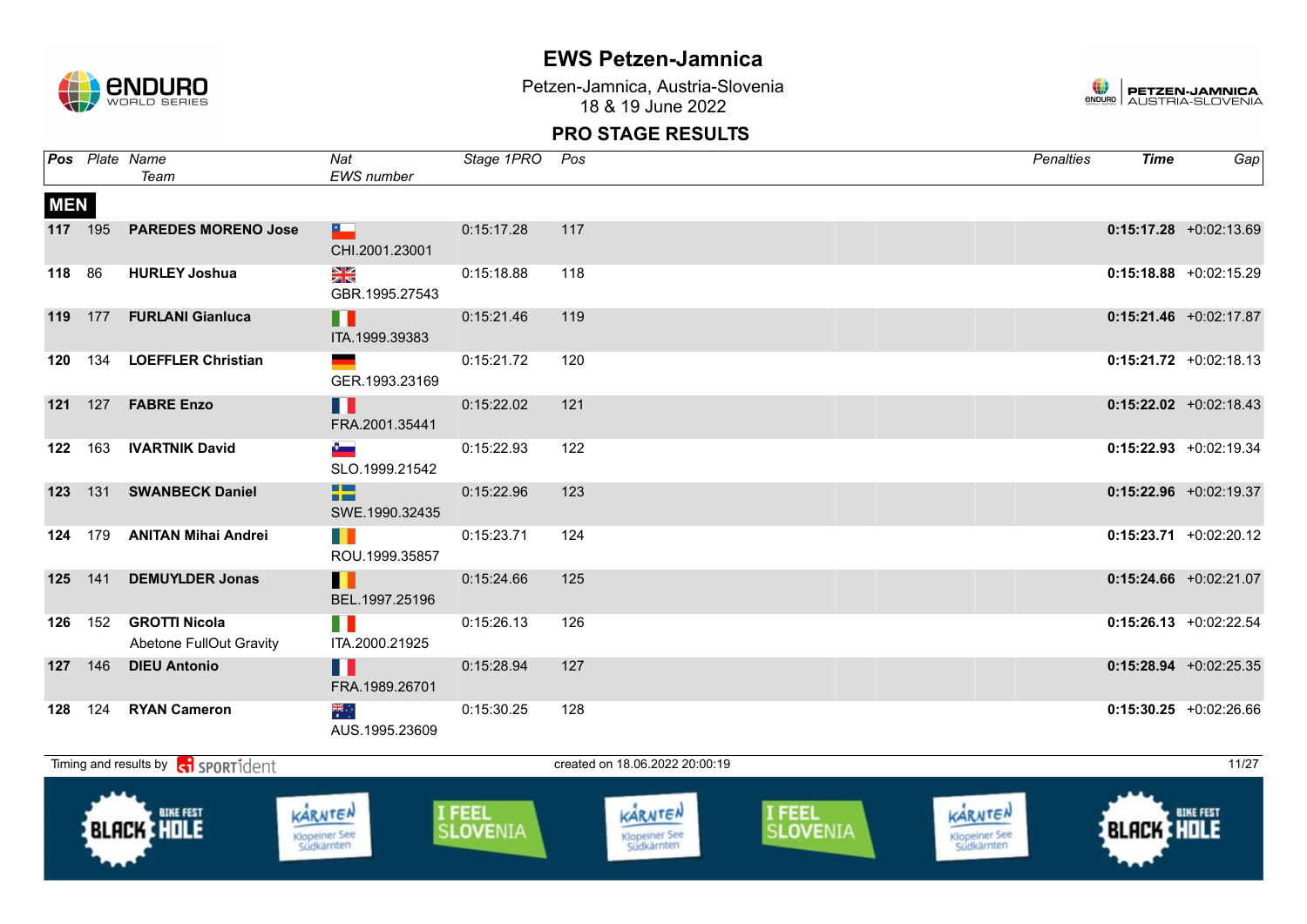

Klopeiner See<br>Südkärnten

## **EWS Petzen-Jamnica**

Petzen-Jamnica, Austria-Slovenia 18 & 19 June 2022



#### **PRO STAGE RESULTS**

|            |     | Pos Plate Name<br>Team                                    | Nat<br>EWS number                      | Stage 1PRO                | Pos |                                 |                    | Penalties                       | <b>Time</b>       | Gap                      |
|------------|-----|-----------------------------------------------------------|----------------------------------------|---------------------------|-----|---------------------------------|--------------------|---------------------------------|-------------------|--------------------------|
| <b>MEN</b> |     |                                                           |                                        |                           |     |                                 |                    |                                 |                   |                          |
| 129 37     |     | <b>LANGHORN Reece</b>                                     | $\frac{N}{N}$<br>GBR.1988.23486        | 0:15:30.43                | 129 |                                 |                    |                                 |                   | $0:15:30.43$ +0:02:26.84 |
| 130        | 110 | <b>RYAN Fergus</b>                                        | $\frac{N}{N}$<br>GBR.1993.22458        | 0:15:31.28                | 130 |                                 |                    |                                 |                   | $0:15:31.28$ +0:02:27.69 |
| 131        | 126 | <b>BERRY Matthew</b>                                      | 器心<br>NZL.2000.23138                   | 0:15:31.68                | 131 |                                 |                    |                                 |                   | $0:15:31.68$ +0:02:28.09 |
| 132        | 101 | <b>FRANCARDO Tommaso</b>                                  | FI N<br>ITA.1997.22813                 | 0:15:32.34                | 132 |                                 |                    |                                 |                   | $0:15:32.34$ +0:02:28.75 |
| 133 30     |     | <b>EBDON Jake</b>                                         | $\frac{N}{N}$<br>GBR.2001.32703        | 0:15:32.78                | 133 |                                 |                    |                                 |                   | $0:15:32.78$ +0:02:29.19 |
| 134        | 394 | <b>HEIM Fabian</b>                                        | GER.1992.40315                         | 0:15:34.22                | 134 |                                 |                    |                                 |                   | $0:15:34.22 +0:02:30.63$ |
| 135        | 142 | <b>OLSEN Eric</b>                                         | ▀<br>USA.1999.25103                    | 0:15:34.82                | 135 |                                 |                    |                                 |                   | $0:15:34.82$ +0:02:31.23 |
| 136        | 167 | <b>SMOLNIKAR Jakob</b>                                    | $\ddot{\phantom{a}}$<br>SLO.2001.22228 | 0:15:37.25                | 136 |                                 |                    |                                 |                   | $0:15:37.25 +0:02:33.66$ |
| 137        | 187 | <b>CLAUDI Julian</b><br><b>RDN Racing</b>                 | GER.1999.33500                         | 0:15:38.62                | 137 |                                 |                    |                                 |                   | $0:15:38.62$ +0:02:35.03 |
| 138        | 170 | <b>PERISSE Elouan</b><br><b>Hotlines Nukeproof Racing</b> | n M<br>FRA.2001.34083                  | 0:15:43.02                | 138 |                                 |                    |                                 |                   | $0:15:43.02 +0:02:39.43$ |
| 139        | 149 | <b>GONDOUIN Antoine</b>                                   | Ш<br>FRA.1997.27800                    | 0:15:43.20                | 139 |                                 |                    |                                 |                   | $0:15:43.20 +0:02:39.61$ |
| 140        | 129 | <b>COULTHARD Aidan</b>                                    | XK<br>GBR.1996.33292                   | 0:15:43.62                | 140 |                                 |                    |                                 |                   | $0:15:43.62$ +0:02:40.03 |
|            |     | Timing and results by <b>contains and the SPORT1</b> dent |                                        |                           |     | created on 18.06.2022 20:00:19  |                    |                                 |                   | 12/27                    |
|            |     | <b>BIKE FEST</b><br><b>BLACK HOLE</b>                     | KARNTEN<br><b>Klopeiner See</b>        | I FEEL<br><b>SLOVENIA</b> |     | KARNTEN<br><b>Klopeiner See</b> | I FEEL<br>SLOVENIA | KARNTEN<br><b>Klopeiner See</b> | <b>BLACK HOLE</b> | <b>BIKE FEST</b>         |

Klopeiner See<br>Südkärnten

Klopeiner See<br>Südkärnten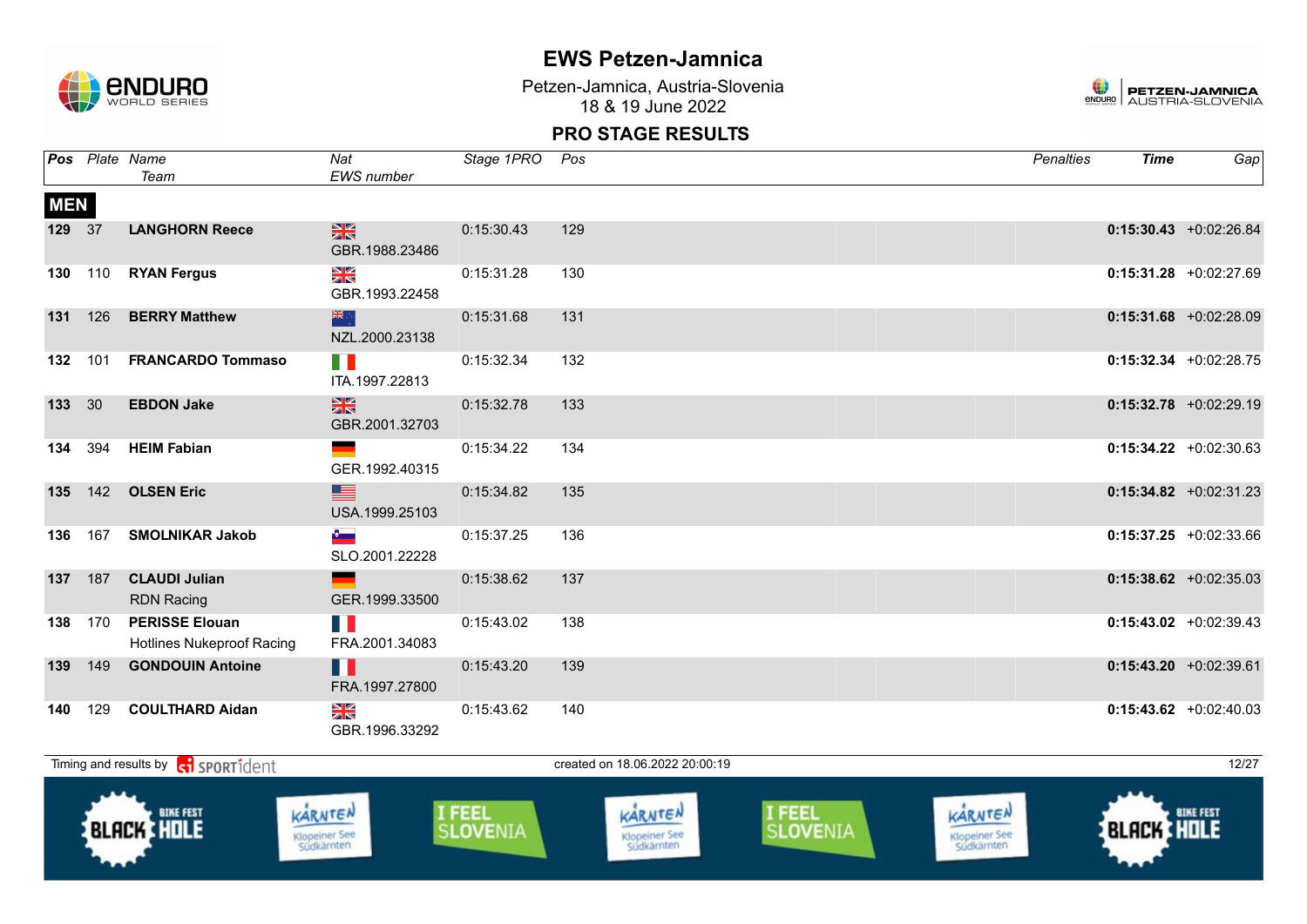

Petzen-Jamnica, Austria-Slovenia 18 & 19 June 2022



|            |     | Pos Plate Name<br>Team                              | Nat<br>EWS number                      | Stage 1PRO Pos     |                                               |                    | <b>Penalties</b>                              | <b>Time</b>       | Gap                       |
|------------|-----|-----------------------------------------------------|----------------------------------------|--------------------|-----------------------------------------------|--------------------|-----------------------------------------------|-------------------|---------------------------|
| <b>MEN</b> |     |                                                     |                                        |                    |                                               |                    |                                               |                   |                           |
| 141 188    |     | <b>WIDEN Johan</b>                                  | ٢Z<br>SWE.1994.39149                   | 0:15:48.17         | 141                                           |                    |                                               |                   | $0:15:48.17$ +0:02:44.58  |
| 142        | 136 | <b>BROWNLIE Sam</b>                                 | ैं<br>AUS.1992.25324                   | 0:15:50.06         | 142                                           |                    |                                               |                   | $0:15:50.06$ +0:02:46.47  |
| 143        | 109 | <b>LANDMARK Ola Javold</b>                          | HS.<br>NOR.1999.25289                  | 0:15:51.51         | 143                                           |                    |                                               |                   | $0:15:51.51$ +0:02:47.92  |
| 144        | 60  | <b>MCBAIN Calum</b>                                 | XK<br>GBR.1998.33913                   | 0:15:52.89         | 144                                           |                    |                                               |                   | $0:15:52.89$ +0:02:49.30  |
| 145        | 93  | <b>BEAN Nicolas</b><br>Theory Racing p/b ProBikeKit | ▆<br>USA.1999.22730                    | 0:15:56.92         | 145                                           |                    |                                               |                   | $0:15:56.92$ +0:02:53.33  |
| 146        | 173 | <b>WILLNER Nick</b>                                 | $\sim$ $\sim$<br>GER.1999.22551        | 0:15:59.62         | 146                                           |                    |                                               |                   | $0:15:59.62$ +0:02:56.03  |
| 147        | 144 | <b>BARICH Leopold</b><br><b>RDN Racing</b>          | GER.1998.22342                         | 0:16:06.26         | 147                                           |                    |                                               |                   | $0:16:06.26$ +0:03:02.67  |
| 148        | 143 | <b>VOTH Laurin</b><br>Propain Factory Enduro        | GER.2000.25451                         | 0:16:10.71         | 148                                           |                    |                                               |                   | $0:16:10.71 + 0:03:07.12$ |
| 149        | 162 | <b>REIMANN Erik</b>                                 | GER.1997.50792                         | 0:16:19.68         | 149                                           |                    |                                               |                   | $0:16:19.68$ +0:03:16.09  |
| 150        | 164 | <b>MARKIC Jan</b>                                   | $\bullet$<br>SLO.1997.32798            | 0:16:27.34         | 150                                           |                    |                                               |                   | $0:16:27.34$ +0:03:23.75  |
| 151        | 148 | <b>CASAL VALLS Guillem</b>                          | <b>B</b><br>AND.1995.22127             | 0:16:28.65         | 151                                           |                    |                                               |                   | $0:16:28.65$ +0:03:25.06  |
| 152        |     | 168 <b>JEZ Tim</b>                                  | $\bullet$<br>SLO.1996.52075            | 0:16:29.92         | 152                                           |                    |                                               |                   | $0:16:29.92$ +0:03:26.33  |
|            |     | Timing and results by <b>contract</b> sport ident   |                                        |                    | created on 18.06.2022 20:00:19                |                    |                                               |                   | 13/27                     |
|            |     | <b>BLACK HOLE</b>                                   | KARNTEN<br>Klopeiner See<br>Südkärnten | I FEEL<br>SLOVENIA | KARNTEN<br><b>Klopeiner See</b><br>Südkärnten | I FEEL<br>SLOVENIA | KARNTEN<br><b>Klopeiner See</b><br>Südkärnten | <b>BLACK HOLE</b> |                           |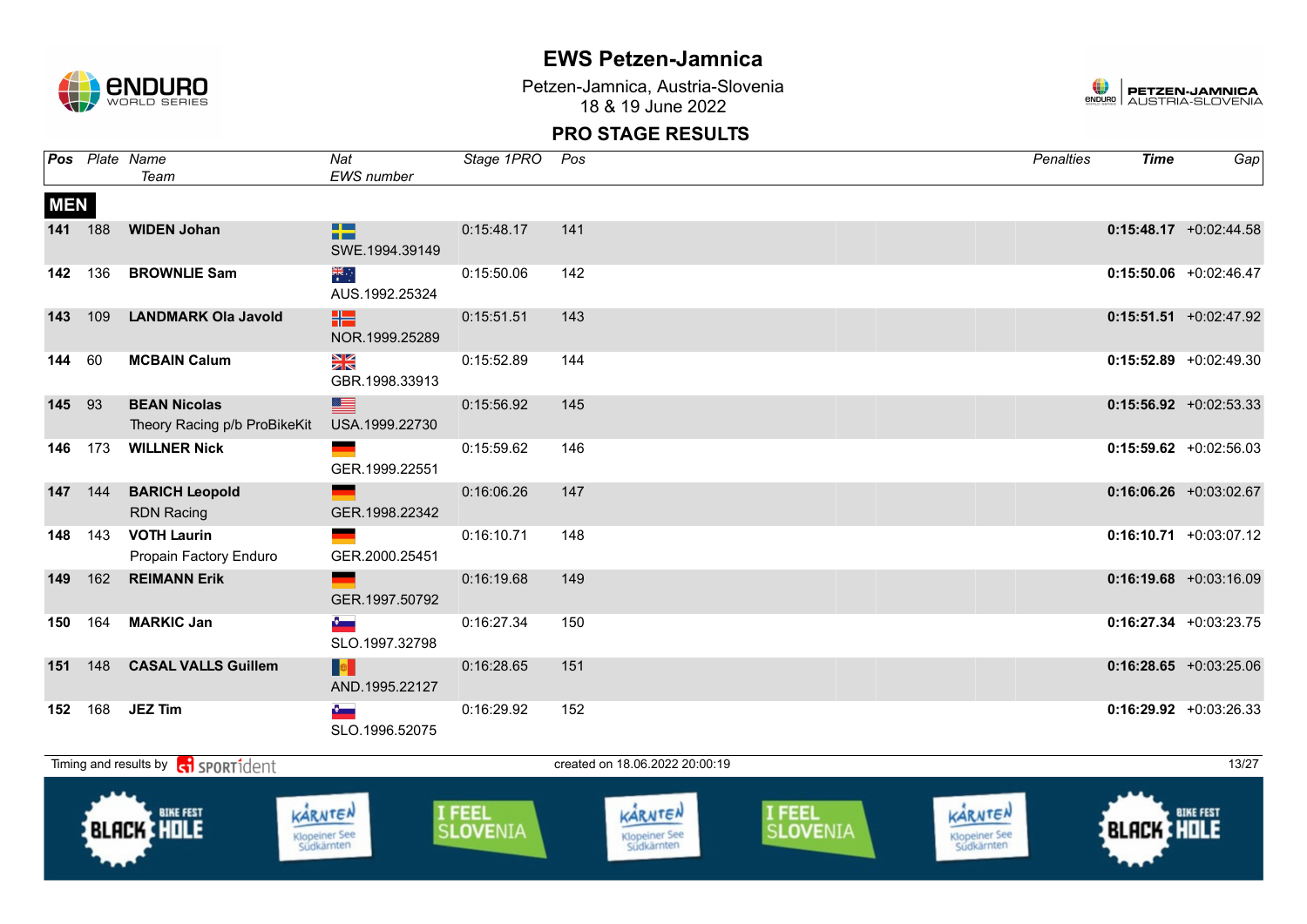

Petzen-Jamnica, Austria-Slovenia 18 & 19 June 2022



|            |                | Pos Plate Name<br>Team                                        | Nat<br>EWS number                | Stage 1PRO | Pos | <b>Penalties</b> | <b>Time</b> | Gap                       |
|------------|----------------|---------------------------------------------------------------|----------------------------------|------------|-----|------------------|-------------|---------------------------|
| <b>MEN</b> |                |                                                               |                                  |            |     |                  |             |                           |
| 153        | 103            | <b>CAVAYE Andrew</b>                                          | 米<br>AUS.1996.24678              | 0:16:34.21 | 153 |                  |             | $0:16:34.21 + 0:03:30.62$ |
| 154        | 183            | <b>HAMMAR Tim</b>                                             | -13<br>SWE.1990.36752            | 0:16:43.11 | 154 |                  |             | $0:16:43.11 + 0:03:39.52$ |
| 155        | 189            | <b>BARTON Oliver</b>                                          | $\frac{N}{N}$<br>GBR.1990.33513  | 0:16:50.83 | 155 |                  |             | $0:16:50.83 + 0:03:47.24$ |
| 156        | 181            | <b>STEFANSSON Jonas</b>                                       | ╪═<br>ISL.1988.22287             | 0:17:04.12 | 156 |                  |             | $0:17:04.12 + 0:04:00.53$ |
| 157        | $\overline{4}$ | <b>MIQUEL Kevin</b><br><b>Specialized Racing</b>              | Ш<br>FRA.1991.21704              | 0:19:03.78 | 157 |                  |             | $0:19:03.78$ +0:06:00.19  |
| 158        | 147            | <b>SACCON Matteo</b><br>Abetone FullOut Gravity               | T B<br>ITA.2000.21866            | 0:19:35.14 | 158 |                  |             | $0:19:35.14$ +0:06:31.55  |
| 159        | 70             | <b>GRANT Kelan</b><br><b>Nukeproof SRAM Factory</b><br>Racing | H<br>IRL.1993.21773              | 0:19:58.59 | 159 |                  |             | $0:19:58.59 + 0:06:55.00$ |
| 160        | 192            | <b>BLACHERE Nans</b>                                          | FRA.1989.37519                   | 0:24:46.02 | 160 |                  |             | $0:24:46.02 +0:11:42.43$  |
| 161        | 185            | <b>HUTH Nejc Robin</b>                                        | <b>Company</b><br>SLO.1990.24460 | 0:27:45.78 | 161 |                  |             | $0:27:45.78$ +0:14:42.19  |
| 162        | 135            | <b>ARNAUD Quentin</b>                                         | Ш<br>FRA.1994.22628              | 0:30:18.95 | 162 |                  |             | $0:30:18.95 +0:17:15.36$  |
| 163        | 259            | <b>HEINE Felix</b>                                            | GER.1990.25813                   | 0:38:42.92 | 163 |                  |             | $0:38:42.92 + 0:25:39.33$ |

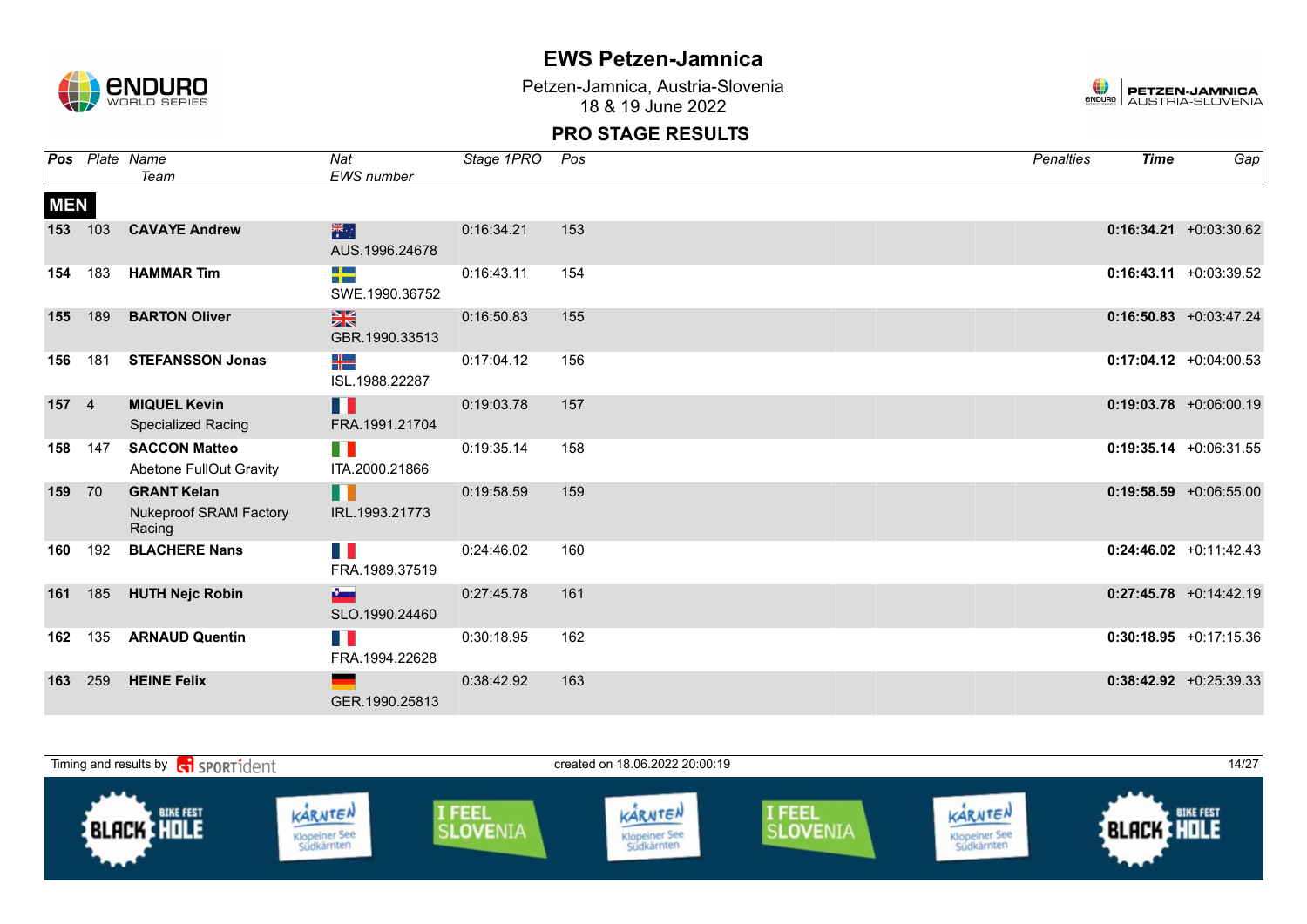

Petzen-Jamnica, Austria-Slovenia 18 & 19 June 2022



|                   |                | Pos Plate Name<br>Team                                          | Nat<br>EWS number                             | Stage 1PRO         | Pos                                           |                    | Penalties                                     | <b>Time</b>       | Gap                      |
|-------------------|----------------|-----------------------------------------------------------------|-----------------------------------------------|--------------------|-----------------------------------------------|--------------------|-----------------------------------------------|-------------------|--------------------------|
| <b>MEN</b><br>164 | 155            | <b>FEJER Max</b><br>Team Dorrong Enduro                         | AUT.2000.21703                                | 0:44:15.03         | 164                                           |                    |                                               |                   | $0:44:15.03 +0:31:11.44$ |
|                   | <b>DNF</b> 145 | <b>JONSSON Sharjah</b>                                          | $\geq$<br>RSA.1999.22749                      |                    |                                               |                    |                                               |                   |                          |
| <b>DNF</b> 33     |                | <b>MENJOU Irenee</b><br>Sunn French Connexion By<br>Alpe D'Huez | FRA.1995.22122                                |                    |                                               |                    |                                               |                   |                          |
|                   | <b>DNF</b> 190 | <b>TRAFELLA Maximilian</b>                                      | ▅<br>AUT.1997.22186                           |                    |                                               |                    |                                               |                   |                          |
|                   | <b>DNF</b> 125 | <b>WOLFE Daniel</b><br>Polygon Factory Racing                   | H<br>IRL.1988.22250                           |                    |                                               |                    |                                               |                   |                          |
| <b>DNS</b>        | 160            | <b>WILLIAMS Robert</b>                                          | $\frac{N}{N}$<br>GBR.1990.22515               |                    |                                               |                    |                                               |                   |                          |
| <b>DNS</b> 72     |                | <b>CHARLES Clement</b><br>Rossignol Factory Team                | n e<br>FRA.1994.22206                         |                    |                                               |                    |                                               |                   |                          |
| <b>DNS</b> 90     |                | <b>SHUCKSMITH Samuel</b>                                        | $\frac{N}{N}$<br>GBR.1990.23007               |                    |                                               |                    |                                               |                   |                          |
| <b>DNS</b>        | 186            | <b>PUFAN Alexandru</b>                                          | H<br>ROU.1990.23147                           |                    |                                               |                    |                                               |                   |                          |
|                   |                | MEN   Master 35+                                                |                                               |                    |                                               |                    |                                               |                   |                          |
| $\mathbf 1$       | 319            | <b>AMOUR Karim</b><br><b>BH Enduro Racing Team</b>              | H<br>FRA.1975.21696                           | 0:14:36.12         | $\perp$                                       |                    |                                               | 0:14:36.12        |                          |
| $\mathbf{2}$      | 292            | <b>EDGWORTH Scott</b>                                           | <u>Ng</u><br>GBR.1980.52475                   | 0:14:50.04         | $\overline{2}$                                |                    |                                               |                   | $0:14:50.04$ +0:00:13.92 |
|                   |                | Timing and results by <b>contains and the SPORT1</b> dent       |                                               |                    | created on 18.06.2022 20:00:19                |                    |                                               |                   | 15/27                    |
|                   |                | <b>BLACK HOLE</b>                                               | KARNTEN<br><b>Klopeiner See</b><br>Südkärnten | I FEEL<br>SLOVENIA | KARNTEN<br><b>Klopeiner See</b><br>Südkärnten | I FEEL<br>SLOVENIA | KARNTEN<br><b>Klopeiner See</b><br>Südkärnten | <b>BLACK HOLE</b> | <b>BIKE FEST</b>         |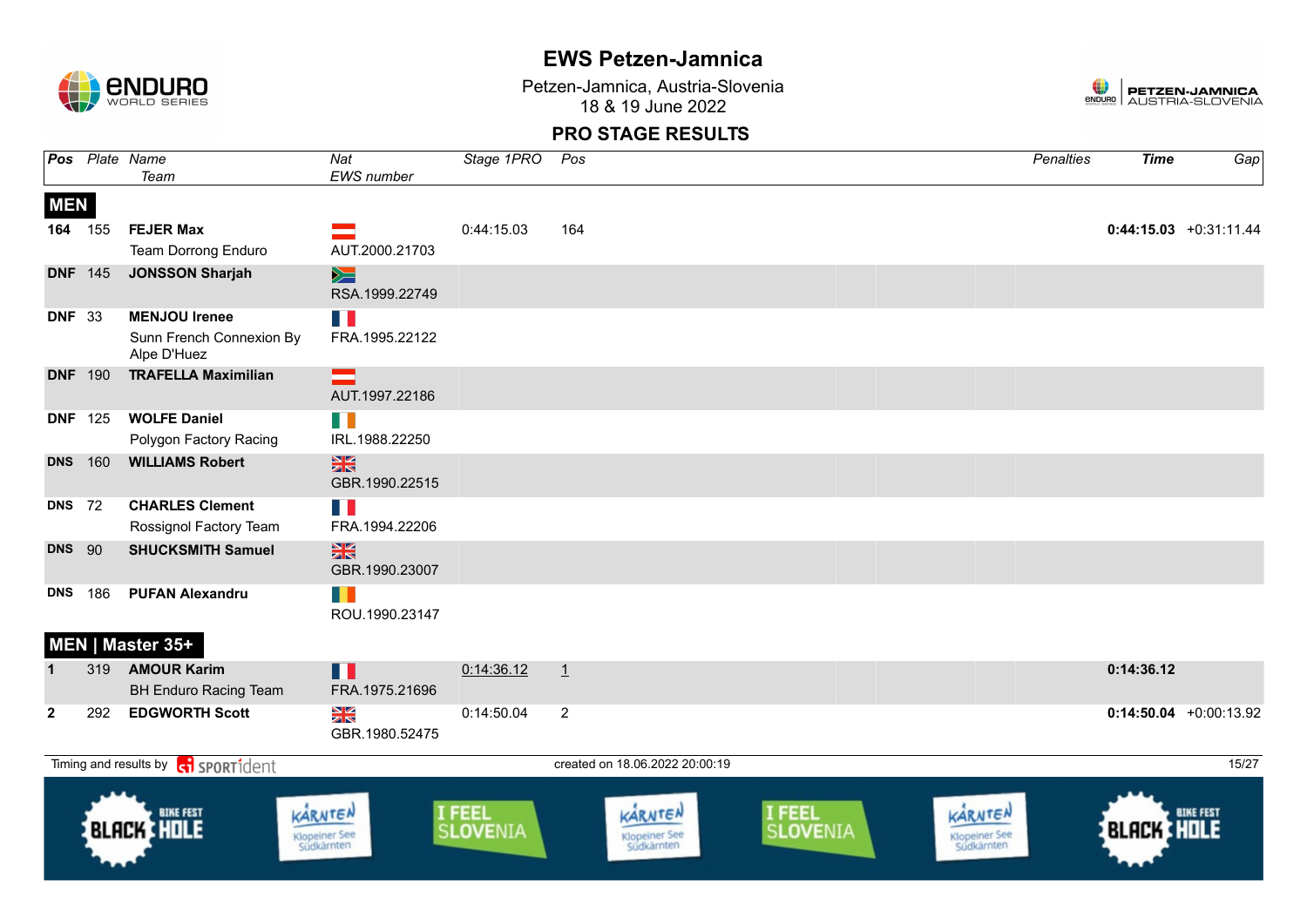

Petzen-Jamnica, Austria-Slovenia 18 & 19 June 2022



|                 |     | Pos Plate Name<br>Team                                    | Nat<br><b>EWS</b> number                   | Stage 1PRO | Pos            | <b>Penalties</b> | <b>Time</b> | Gap                       |
|-----------------|-----|-----------------------------------------------------------|--------------------------------------------|------------|----------------|------------------|-------------|---------------------------|
|                 |     | MEN   Master 35+                                          |                                            |            |                |                  |             |                           |
| 3               |     | 314 VESENBECKH Adrian                                     | GER.1979.33219                             | 0:15:06.10 | 3              |                  |             | $0:15:06.10 + 0:00:29.98$ |
| 4               |     | 304 VANER Jan                                             | $\sim$<br>CZE.1983.22385                   | 0:15:16.96 | $\overline{4}$ |                  |             | $0:15:16.96$ +0:00:40.84  |
| $5\phantom{.0}$ | 317 | <b>LAUDER Bradley</b>                                     | 米克<br>NZL.1985.27531                       | 0:15:19.96 | $\overline{5}$ |                  |             | $0:15:19.96$ +0:00:43.84  |
| 6               | 293 | <b>HEIMEL Paul</b>                                        | AUT.1987.24509                             | 0:15:38.55 | 6              |                  |             | $0:15:38.55 + 0:01:02.43$ |
|                 | 316 | <b>BRODERICK Michael</b>                                  | ■■<br>USA.1973.22376                       | 0:15:46.72 | $\overline{7}$ |                  |             | $0:15:46.72$ +0:01:10.60  |
| 8               | 320 | <b>CARREZ Cedric</b><br>Lapierre Zipp Collective          | M.<br>FRA.1978.23588                       | 0:15:47.71 | 8              |                  |             | $0:15:47.71$ +0:01:11.59  |
| 9               | 295 | <b>ZILAK Frantisek</b>                                    | $\overline{\phantom{a}}$<br>CZE.1981.22627 | 0:15:52.22 | 9              |                  |             | $0:15:52.22 +0:01:16.10$  |
| 10              | 299 | <b>SAINT-AUBIN Christophe</b>                             | n n<br>FRA.1986.35590                      | 0:15:52.38 | 10             |                  |             | $0:15:52.38$ +0:01:16.26  |
| 11              | 312 | <b>LOCHHEAD Andrew</b>                                    | $\frac{N}{2N}$<br>GBR.1984.25456           | 0:16:08.26 | 11             |                  |             | $0:16:08.26$ +0:01:32.14  |
| 12              | 300 | <b>KULHAVY Radek</b>                                      | <b>Designation</b><br>CZE.1984.25807       | 0:16:11.25 | 12             |                  |             | $0:16:11.25 +0:01:35.13$  |
| 13              | 309 | <b>CALVEZ Mathieu</b><br><b>Hotlines Nukeproof Racing</b> | Ш<br>FRA.1986.22152                        | 0:16:17.00 | 13             |                  |             | $0:16:17.00 + 0:01:40.88$ |
| 14              | 303 | <b>EXENBERGER Kurt</b>                                    | $\mathcal{L}$<br>AUT.1975.23045            | 0:16:17.16 | 14             |                  |             | $0:16:17.16$ +0:01:41.04  |

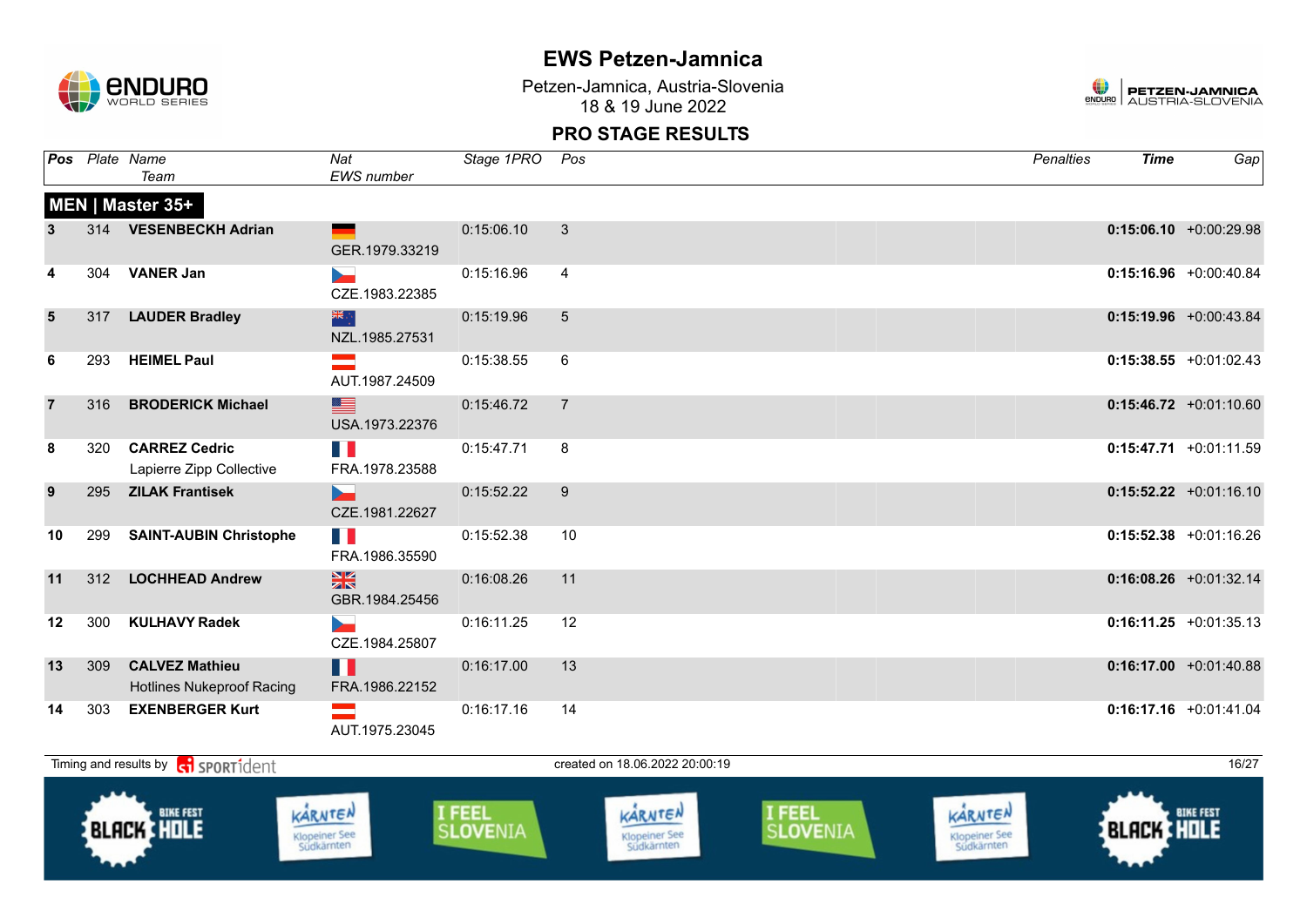

Petzen-Jamnica, Austria-Slovenia 18 & 19 June 2022



|    |     | Pos Plate Name<br>Team                            | Nat<br><b>EWS</b> number                       | Stage 1PRO Pos |                                | Penalties | <b>Time</b> | Gap                       |
|----|-----|---------------------------------------------------|------------------------------------------------|----------------|--------------------------------|-----------|-------------|---------------------------|
|    |     | MEN   Master 35+                                  |                                                |                |                                |           |             |                           |
| 15 |     | 305 KARB Ingo                                     | <u>e a</u><br>GER.1973.27505                   | 0:16:21.35     | 15                             |           |             | $0:16:21.35$ +0:01:45.23  |
| 16 |     | 310 BERNARD Guillaume                             | FRA.1983.22861                                 | 0:16:30.24     | 16                             |           |             | $0:16:30.24$ +0:01:54.12  |
| 17 |     | 294 REISER Christoph                              | GER.1986.25635                                 | 0:16:33.26     | 17                             |           |             | $0:16:33.26 +0:01:57.14$  |
| 18 |     | 291 KOLEV Ivan                                    | BUL.1981.22786                                 | 0:16:43.25     | 18                             |           |             | $0:16:43.25 +0:02:07.13$  |
| 19 | 290 | <b>WINKLER Gabor</b>                              | =<br>HUN.1974.22246                            | 0:17:05.29     | 19                             |           |             | $0:17:05.29 + 0:02:29.17$ |
| 20 |     | 298 FELLGETT Theo                                 | N<br>X<br>GBR.1986.38997                       | 0:17:09.20     | 20                             |           |             | $0:17:09.20$ +0:02:33.08  |
| 21 |     | 307 WARD Joe                                      | n<br>IRL.1971.22541                            | 0:17:21.09     | 21                             |           |             | $0:17:21.09$ +0:02:44.97  |
| 22 |     | 301 GRUBER Markus                                 | $\equiv$<br>AUT.1984.22503                     | 0:17:23.22     | 22                             |           |             | $0:17:23.22 +0:02:47.10$  |
| 23 |     | 306 EICHINGER Christoph                           | <b>Property</b> the property<br>GER.1980.39926 | 0:17:24.12     | 23                             |           |             | $0:17:24.12$ +0:02:48.00  |
| 24 |     | 308 SCOTT Darren                                  | XK<br>GBR.1971.22334                           | 0:17:30.71     | 24                             |           |             | $0:17:30.71 + 0:02:54.59$ |
| 25 | 297 | <b>MICHALEK Viktor</b>                            | $\theta$<br>SVK.1980.35835                     | 0:17:36.64     | 25                             |           |             | $0:17:36.64$ +0:03:00.52  |
| 26 |     | 289 BODEUX Xavier                                 | BEL.1976.21936                                 | 0:17:39.22     | 26                             |           |             | $0:17:39.22 +0:03:03.10$  |
|    |     | Timing and results by contract of the SPORT1 dent |                                                |                | created on 18.06.2022 20:00:19 |           |             | 17/27                     |

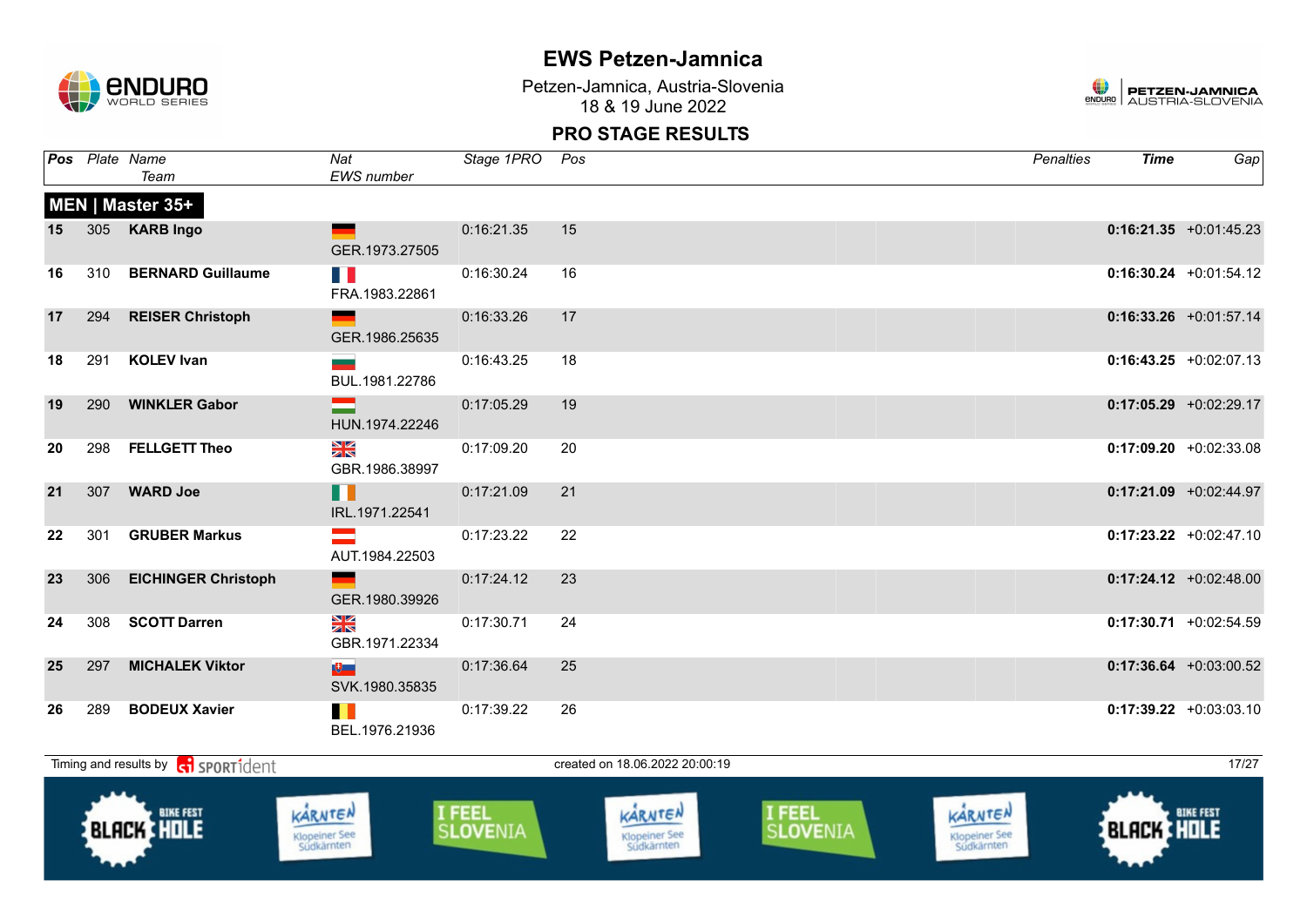

Petzen-Jamnica, Austria-Slovenia 18 & 19 June 2022



|              |                | Pos Plate Name<br>Team                            | Nat<br><b>EWS</b> number                        | Stage 1PRO | Pos             | Penalties | <b>Time</b> | Gap                       |
|--------------|----------------|---------------------------------------------------|-------------------------------------------------|------------|-----------------|-----------|-------------|---------------------------|
|              |                | MEN   Master 35+                                  |                                                 |            |                 |           |             |                           |
| 27           |                | 296 SURBALLE Emiliano                             | $\mathbf{m}$ and $\mathbf{m}$<br>ARG.1978.24423 | 0:17:46.99 | 27              |           |             | $0:17:46.99$ +0:03:10.87  |
| 28           |                | 302 PAJMA Martin                                  | <b>Dents</b><br>CZE.1977.22282                  | 0:17:59.81 | 28              |           |             | $0:17:59.81 + 0:03:23.69$ |
| 29           | 287            | <b>HUGHES David</b>                               | m<br>IRL.1971.21814                             | 0:18:22.86 | 29              |           |             | $0:18:22.86$ +0:03:46.74  |
| 30           | 288            | <b>DAUMAS Eric</b>                                | H.<br>FRA.1968.22075                            | 0:18:33.78 | 30              |           |             | $0:18:33.78$ +0:03:57.66  |
|              | <b>DNF</b> 318 | <b>WEIDEMANN Mads</b>                             | æ<br>DEN.1982.33629                             |            |                 |           |             |                           |
|              |                | MEN   Under 21                                    |                                                 |            |                 |           |             |                           |
|              | 286            | <b>MEIER-SMITH Luke</b><br>Propain Factory Enduro | 米<br>AUS.2002.25147                             | 0:13:26.81 | $\perp$         |           | 0:13:26.81  |                           |
| $\mathbf{2}$ | 274            | <b>HELLY Johnathan</b>                            | $\left\  \bm{\psi} \right\ $<br>CAN.2003.27147  | 0:13:35.07 | $\overline{2}$  |           |             | $0:13:35.07$ +0:00:08.26  |
| $\mathbf{3}$ |                | 240 SMRDEL Miha                                   | $\sim$<br>SLO.2004.38908                        | 0:13:45.94 | 3               |           |             | $0:13:45.94 +0:00:19.13$  |
|              | 279            | <b>HANCOCK Emmett</b>                             | <b>I</b> the line<br>CAN.2002.37051             | 0:13:58.25 | $\overline{4}$  |           |             | $0:13:58.25 + 0:00:31.44$ |
| 5            | 280            | <b>SCHEELE William</b>                            | H2  <br>NOR.2003.33415                          | 0:13:59.45 | $5\phantom{.0}$ |           |             | $0:13:59.45$ +0:00:32.64  |
| 6            | 250            | <b>KLOKOCKA Vojtech</b>                           | <b>Service</b><br>CZE.2004.36797                | 0:14:06.09 | 6               |           |             | $0:14:06.09$ +0:00:39.28  |

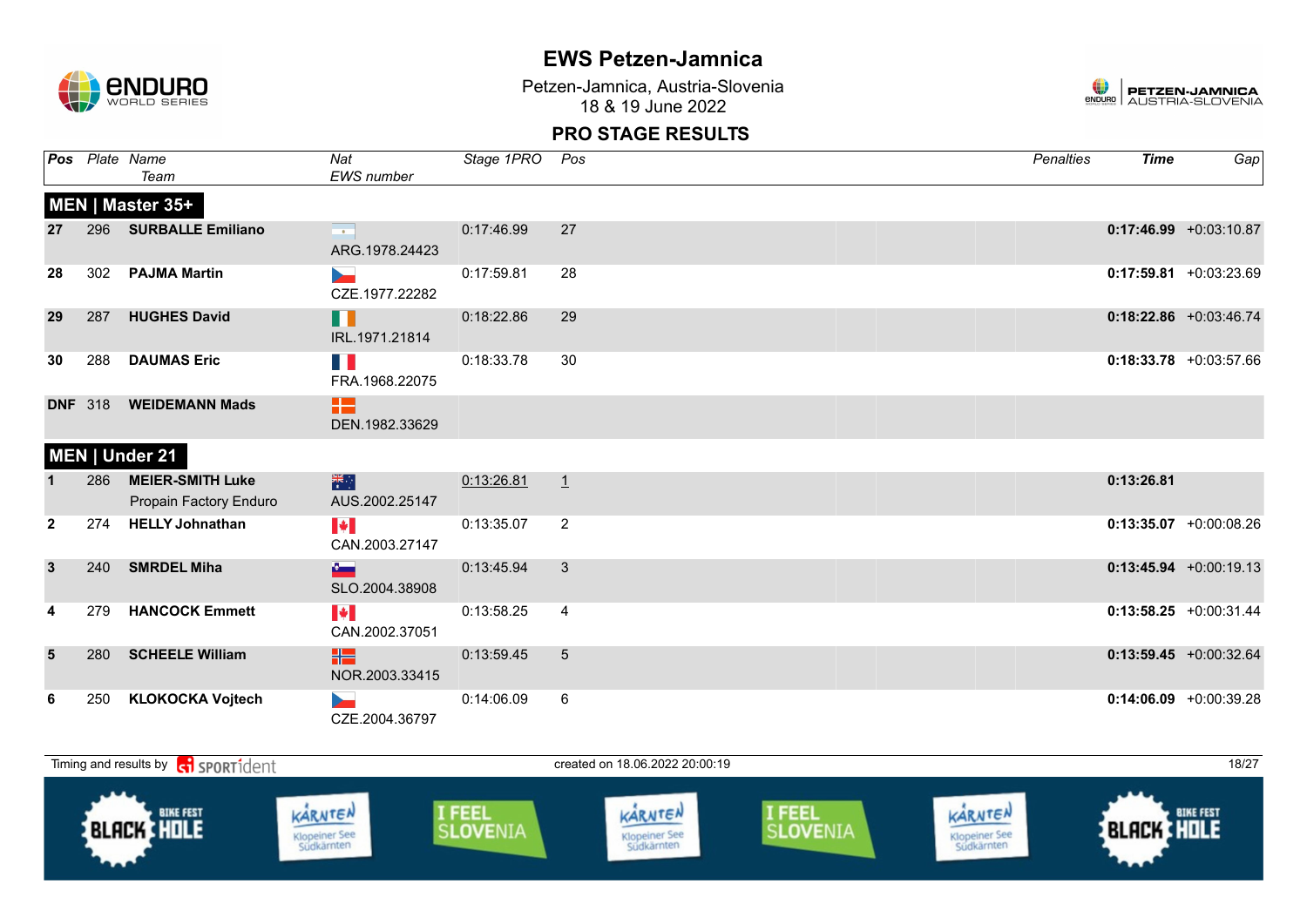

Petzen-Jamnica, Austria-Slovenia 18 & 19 June 2022



| Pos |     | Plate Name<br>Team                                    | Nat<br><b>EWS</b> number        | Stage 1PRO | Pos                            | Penalties | <b>Time</b> | Gap                       |
|-----|-----|-------------------------------------------------------|---------------------------------|------------|--------------------------------|-----------|-------------|---------------------------|
|     |     | MEN   Under 21                                        |                                 |            |                                |           |             |                           |
|     |     | 285 SHERLOCK Seth                                     | M<br>CAN.2002.40432             | 0:14:12.28 | $\overline{7}$                 |           |             | $0:14:12.28$ +0:00:45.47  |
| 8   | 251 | <b>BRACONI Francesco</b>                              | n n<br>ITA.2003.36890           | 0:14:19.94 | 8                              |           |             | $0:14:19.94$ +0:00:53.13  |
| 9   | 268 | <b>RYYNANEN Tarmo</b>                                 | ╈<br>FIN.2002.31950             | 0:14:22.87 | 9                              |           |             | $0:14:22.87$ +0:00:56.06  |
| 10  | 281 | <b>PIERCY Jack</b><br><b>Commencal Les Orres Team</b> | $\frac{N}{N}$<br>GBR.2004.36927 | 0:14:24.16 | 10                             |           |             | $0:14:24.16$ +0:00:57.35  |
| 11  | 262 | <b>KAUX Marin</b><br><b>Tribe Pyrenees Gravity</b>    | Ш<br>FRA.2002.30383             | 0:14:25.15 | 11                             |           |             | $0:14:25.15 + 0:00:58.34$ |
| 12  | 276 | <b>PEREZ Enzo</b><br><b>Tribe Pyrenees Gravity</b>    | n a<br>FRA.2004.38362           | 0:14:27.60 | 12                             |           |             | $0:14:27.60$ +0:01:00.79  |
| 13  | 260 | <b>COPE Daniel</b>                                    | <b>SK</b><br>GBR.2003.36534     | 0:14:28.03 | 13                             |           |             | $0:14:28.03$ +0:01:01.22  |
| 14  | 272 | <b>ICARDO Alexis</b><br>Canyon CLLTV Dainese          | H N<br>FRA.2003.31902           | 0:14:28.06 | 14                             |           |             | $0:14:28.06$ +0:01:01.25  |
| 15  | 166 | <b>HEINE Geraud</b>                                   | H<br>BEL.2004.25833             | 0:14:29.45 | 15                             |           |             | $0:14:29.45$ +0:01:02.64  |
| 16  | 264 | <b>LESQUIR Tom</b><br>Hotlines Nukeproof Racing       | H<br>FRA.2003.36215             | 0:14:29.52 | 16                             |           |             | $0:14:29.52 +0:01:02.71$  |
| 17  | 277 | <b>FAIRBROTHER Matthew</b>                            | 深深<br>NZL.2004.35439            | 0:14:30.52 | 17                             |           |             | $0:14:30.52$ +0:01:03.71  |
| 18  | 266 | <b>ESCHLER Lasse</b>                                  | GER.2005.37539                  | 0:14:34.00 | 18                             |           |             | $0:14:34.00 +0:01:07.19$  |
|     |     | Timing and results by contrident                      |                                 |            | created on 18.06.2022 20:00:19 |           |             | 19/27                     |

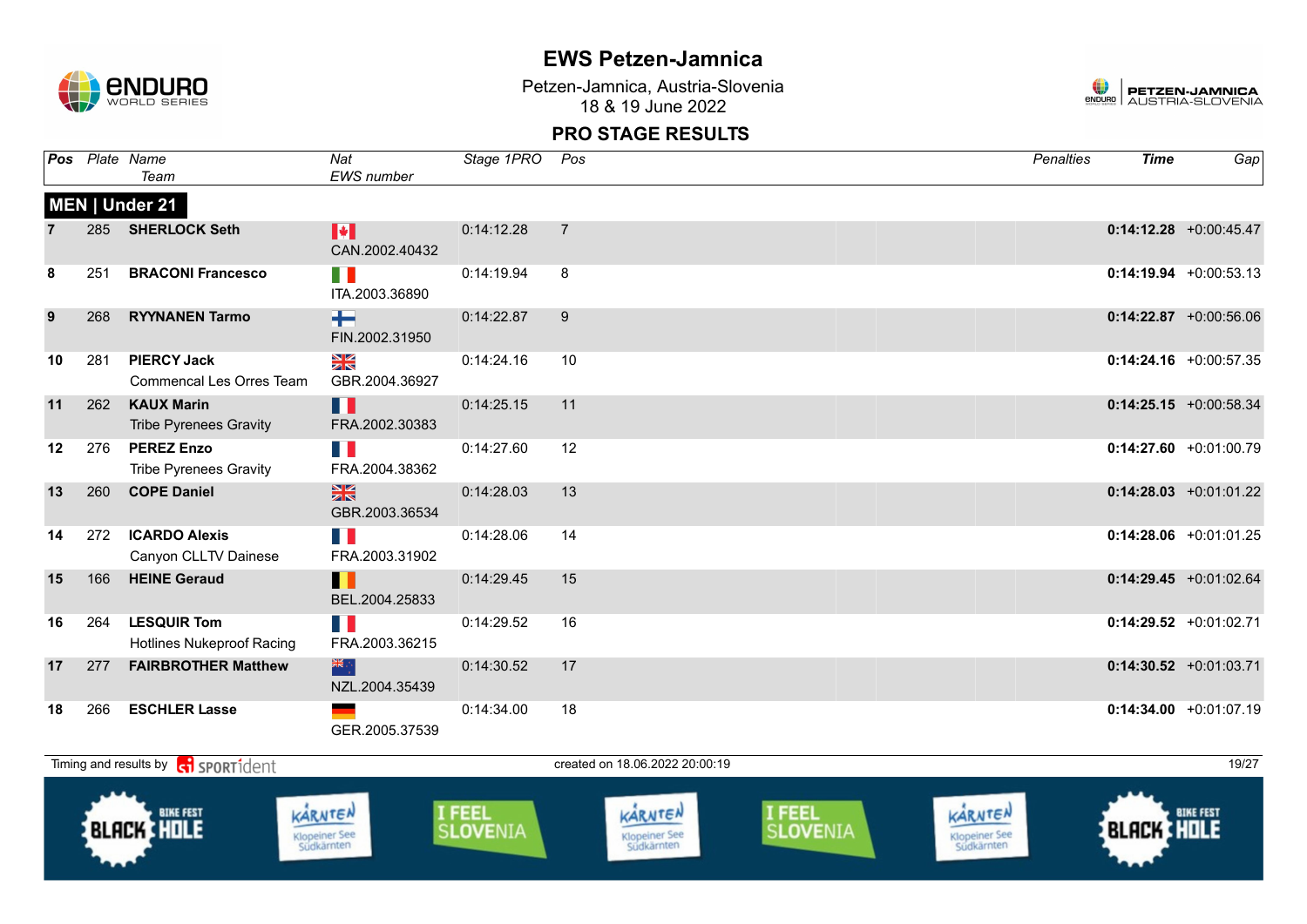

Petzen-Jamnica, Austria-Slovenia 18 & 19 June 2022



|    |     | Pos Plate Name<br>Team                                    | Nat<br><b>EWS</b> number                   | Stage 1PRO Pos |    | <b>Penalties</b> | <b>Time</b> | Gap                       |
|----|-----|-----------------------------------------------------------|--------------------------------------------|----------------|----|------------------|-------------|---------------------------|
|    |     | MEN   Under 21                                            |                                            |                |    |                  |             |                           |
| 19 |     | 284 GILCHRIST Ryan                                        | 米村<br>AUS.2002.36859                       | 0:14:34.56     | 19 |                  |             | $0:14:34.56$ +0:01:07.75  |
| 20 | 252 | <b>HOGLUND Andreas</b>                                    | ┽<br>SWE.2002.36347                        | 0:14:34.70     | 20 |                  |             | $0:14:34.70 +0:01:07.89$  |
| 21 | 269 | <b>PINKERTON Ryan Kenneth</b><br><b>GT Factory Racing</b> | ▆<br>USA.2005.40481                        | 0:14:38.90     | 21 |                  |             | $0:14:38.90 +0:01:12.09$  |
| 22 | 229 | <b>PIVNICKA Jakub</b>                                     | $\overline{\phantom{a}}$<br>CZE.2005.38692 | 0:14:41.00     | 22 |                  |             | $0:14:41.00 + 0:01:14.19$ |
| 23 | 258 | <b>VERNHET Axel</b>                                       | Ш<br>FRA.2002.34183                        | 0:14:42.08     | 23 |                  |             | $0:14:42.08$ +0:01:15.27  |
| 24 | 270 | <b>HOFMANN Noah</b>                                       | AUT.2003.36750                             | 0:14:45.55     | 24 |                  |             | $0:14:45.55$ +0:01:18.74  |
| 25 | 237 | <b>FOCKENBERGER Timmy</b>                                 | $\equiv$<br>AUT.2003.33138                 | 0:14:51.96     | 25 |                  |             | $0:14:51.96$ +0:01:25.15  |
| 26 | 278 | <b>JOHNSTON Guy</b>                                       | ैं, श्रेह<br>NZL.2003.50550                | 0:14:52.33     | 26 |                  |             | $0:14:52.33 +0:01:25.52$  |
| 27 |     | 236 VAANANEN Erik Edvin                                   | ÷.<br>FIN.2003.33917                       | 0:14:55.49     | 27 |                  |             | $0:14:55.49$ +0:01:28.68  |
| 28 | 267 | <b>WAYMAN Alex</b>                                        | ्र अद<br>NZL.2004.35117                    | 0:14:55.67     | 28 |                  |             | $0:14:55.67$ +0:01:28.86  |
| 29 | 245 | <b>FORBES Lachie</b>                                      | 米<br>AUS.2003.36655                        | 0:14:59.95     | 29 |                  |             | $0:14:59.95$ +0:01:33.14  |
| 30 | 275 | <b>BROWN Lewis</b>                                        | NK<br>ZK<br>GBR.2002.37821                 | 0:15:01.33     | 30 |                  |             | $0:15:01.33 +0:01:34.52$  |

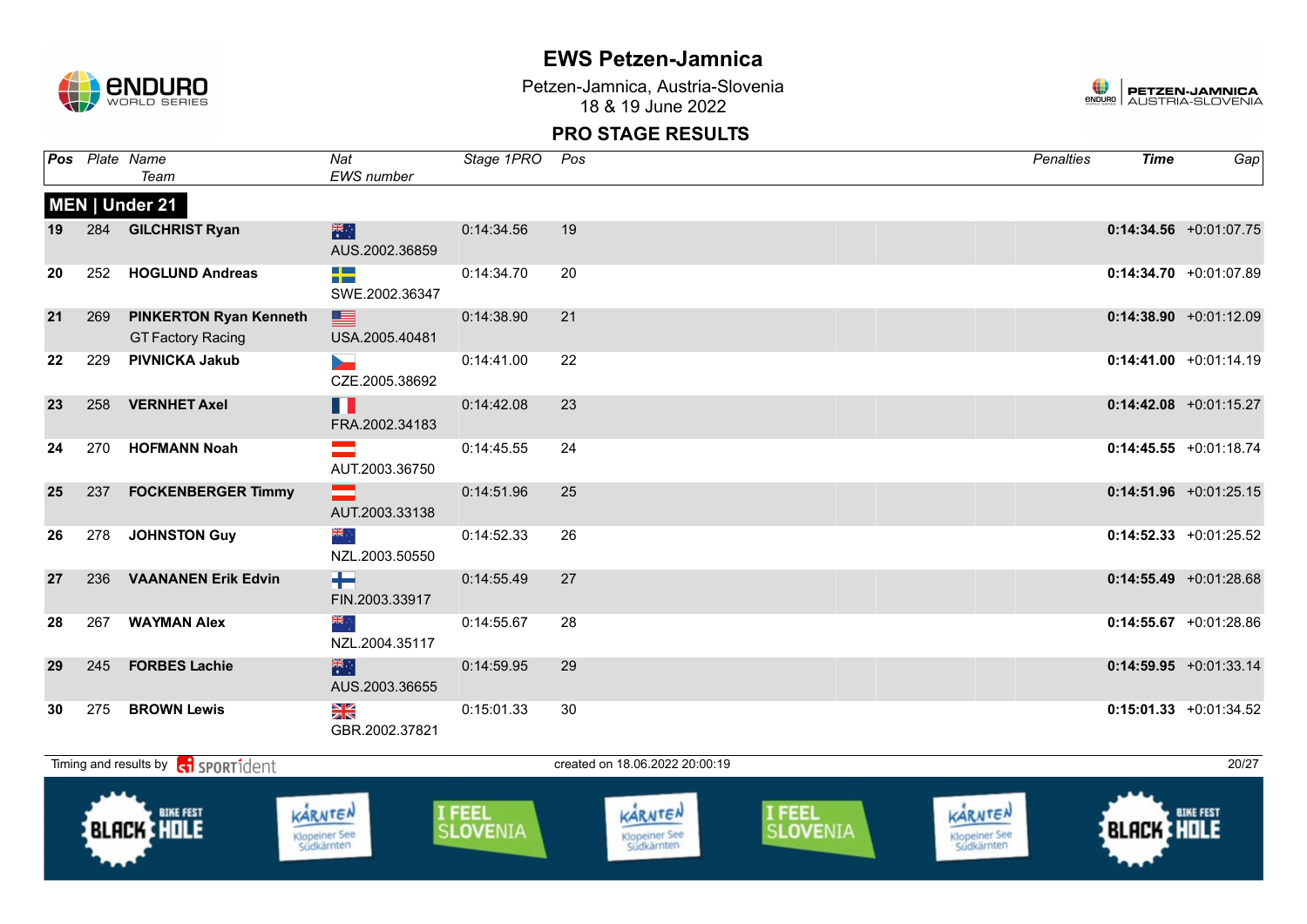

Petzen-Jamnica, Austria-Slovenia 18 & 19 June 2022



|    |     | Pos Plate Name<br>Team                                   | Nat<br><b>EWS</b> number                                 | Stage 1PRO | Pos | <b>Penalties</b> | <b>Time</b> | Gap                       |
|----|-----|----------------------------------------------------------|----------------------------------------------------------|------------|-----|------------------|-------------|---------------------------|
|    |     | MEN   Under 21                                           |                                                          |            |     |                  |             |                           |
| 31 | 246 | <b>BUENGEN Lars Henrik</b><br>Swiss Enduro Team by Giant | ы<br>SUI.2005.27225                                      | 0:15:02.42 | 31  |                  |             | $0:15:02.42$ +0:01:35.61  |
| 32 | 238 | <b>PURTOLA Joonas</b>                                    | ╈<br>FIN.2004.39349                                      | 0:15:03.76 | 32  |                  |             | $0:15:03.76$ +0:01:36.95  |
| 33 | 282 | <b>RANDELL Jayden</b>                                    | $\frac{N}{N}$<br>GBR.2003.27895                          | 0:15:20.68 | 33  |                  |             | $0:15:20.68$ +0:01:53.87  |
| 34 | 256 | <b>BARTLETT Jamie</b>                                    | ▓<br>NZL.2002.29529                                      | 0:15:22.14 | 34  |                  |             | $0:15:22.14$ +0:01:55.33  |
| 35 | 261 | <b>FOURCADE Luca</b><br><b>Tribe Pyrenees Gravity</b>    | Ш<br>FRA.2003.35944                                      | 0:15:28.29 | 35  |                  |             | $0:15:28.29 + 0:02:01.48$ |
| 36 | 254 | <b>HUTMAN Omer</b>                                       | $\frac{1}{2}$<br>ISR.2004.40015                          | 0:15:29.11 | 36  |                  |             | $0:15:29.11 + 0:02:02.30$ |
| 37 | 231 | <b>HEITMANN Jonathan</b>                                 | GER.2004.50848                                           | 0:15:29.30 | 37  |                  |             | $0:15:29.30 + 0:02:02.49$ |
| 38 | 239 | <b>FIEDLER Zdenek</b>                                    | <b>Service</b><br>CZE.2002.27427                         | 0:15:32.01 | 38  |                  |             | $0:15:32.01$ +0:02:05.20  |
| 39 | 253 | <b>HARROP Zack</b>                                       | $\frac{N}{N}$<br>GBR.2003.30354                          | 0:15:36.16 | 39  |                  |             | $0:15:36.16$ +0:02:09.35  |
| 40 | 248 | <b>FUCHS Peter</b>                                       | GER.2002.33379                                           | 0:15:40.93 | 40  |                  |             | $0:15:40.93 + 0:02:14.12$ |
| 41 | 249 | <b>GOWEIL Jonas</b><br><b>Cube Action Team</b>           | AUT.2002.36734                                           | 0:15:41.54 | 41  |                  |             | $0:15:41.54 + 0:02:14.73$ |
| 42 | 265 | <b>WHITE Ronan</b>                                       | $\frac{\Delta \mathbf{K}}{\mathbf{K}}$<br>GBR.2002.36972 | 0:15:50.43 | 42  |                  |             | $0:15:50.43 + 0:02:23.62$ |

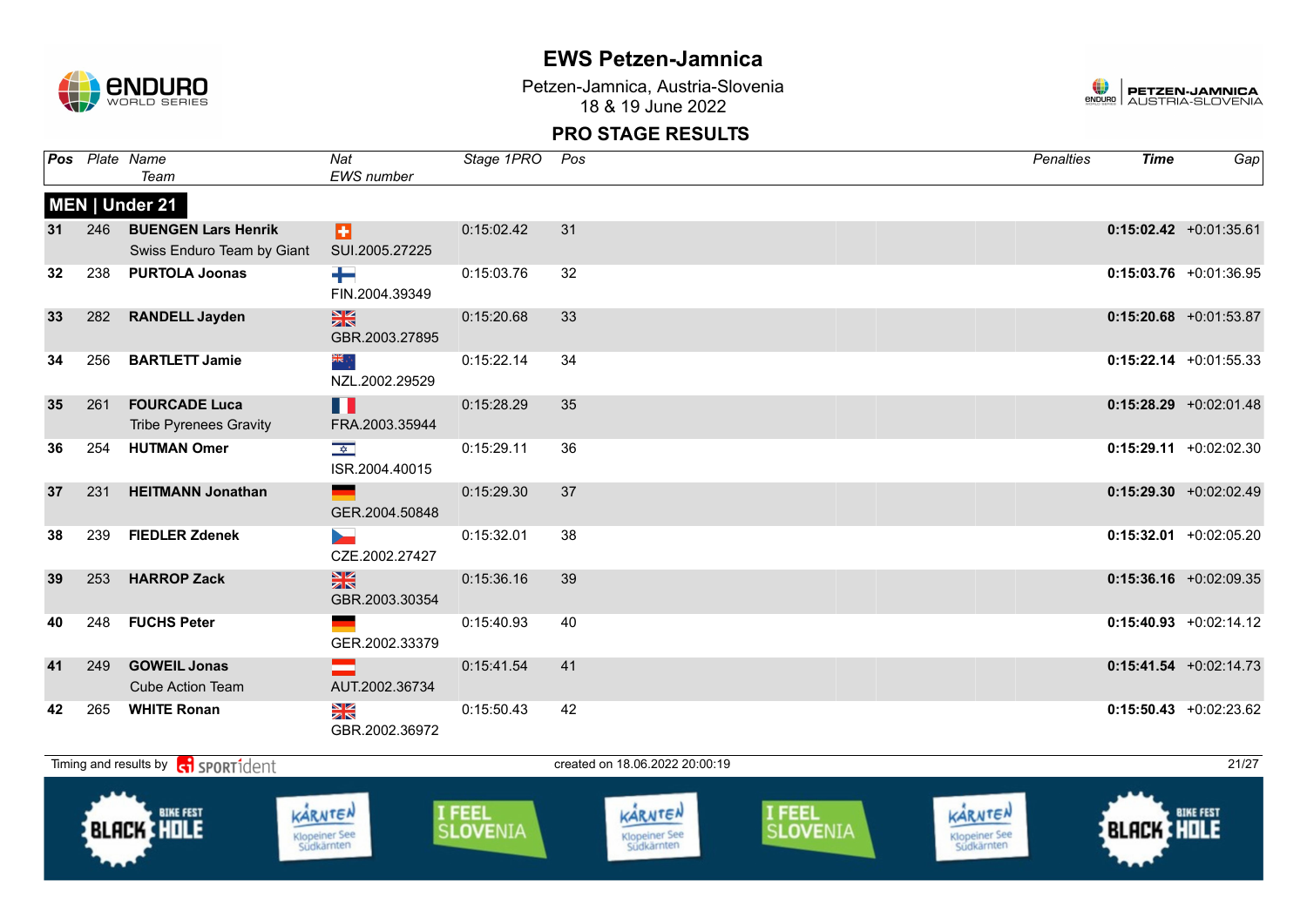

Petzen-Jamnica, Austria-Slovenia 18 & 19 June 2022



|    |                | Pos Plate Name<br>Team                              | Nat<br>EWS number                         | Stage 1PRO Pos     |                                        |                    | <b>Penalties</b>                       | <b>Time</b>       | Gap                      |
|----|----------------|-----------------------------------------------------|-------------------------------------------|--------------------|----------------------------------------|--------------------|----------------------------------------|-------------------|--------------------------|
|    |                | MEN   Under 21                                      |                                           |                    |                                        |                    |                                        |                   |                          |
| 43 |                | 230 SOJKA Adam                                      | POL.2005.52418                            | 0:15:52.67         | 43                                     |                    |                                        |                   | $0:15:52.67$ +0:02:25.86 |
| 44 | 283            | <b>BRODIE William</b>                               | N<br>X<br>GBR.2004.37689                  | 0:15:55.23         | 44                                     |                    |                                        |                   | $0:15:55.23 +0:02:28.42$ |
| 45 | 244            | <b>SCHLEICHER Valentin</b><br><b>RDN Racing</b>     | e de la propie<br>GER.2002.26946          | 0:15:59.02         | 45                                     |                    |                                        |                   | $0:15:59.02$ +0:02:32.21 |
| 46 | 241            | <b>GREEN Lachlan</b>                                | ूँ<br>AUS.2002.36954                      | 0:16:10.20         | 46                                     |                    |                                        |                   | $0:16:10.20 +0:02:43.39$ |
| 47 | 257            | <b>CLEMENT Liam</b>                                 | $\frac{N}{N}$<br>GBR.2004.37661           | 0:16:11.61         | 47                                     |                    |                                        |                   | $0:16:11.61$ +0:02:44.80 |
| 48 | 235            | <b>LINDBLOM Carter</b>                              | <u>est</u><br>USA.2003.27008              | 0:16:18.09         | 48                                     |                    |                                        |                   | $0:16:18.09$ +0:02:51.28 |
| 49 | 233            | <b>WEIHING Leon</b>                                 | GER.2003.33397                            | 0:16:23.02         | 49                                     |                    |                                        |                   | $0:16:23.02$ +0:02:56.21 |
| 50 | 242            | <b>SHPANOF Elad</b>                                 | $\overline{\mathbf{r}}$<br>ISR.2005.40398 | 0:16:47.02         | 50                                     |                    |                                        |                   | $0:16:47.02$ +0:03:20.21 |
| 51 | 234            | <b>HANZLIK Ondrej</b>                               | <b>NUT</b><br>SVK.2003.39747              | 0:17:14.95         | 51                                     |                    |                                        |                   | $0:17:14.95$ +0:03:48.14 |
| 52 | 255            | <b>REIS Nuno</b>                                    | $\bullet$<br>POR.2003.36760               | 0:28:09.33         | 52                                     |                    |                                        |                   | $0:28:09.33$ +0:14:42.52 |
|    | <b>DNF</b> 273 | <b>BERTINI Lisandru</b><br>Lapierre Zipp Collective | Ш<br>FRA.2004.36198                       |                    |                                        |                    |                                        |                   |                          |
|    | <b>DNS</b> 232 | <b>JOIMIR Stefan</b>                                | H.<br>ROU.2004.39862                      |                    |                                        |                    |                                        |                   |                          |
|    |                | Timing and results by ci SPORT1dent                 |                                           |                    | created on 18.06.2022 20:00:19         |                    |                                        |                   | 22/27                    |
|    |                | <b>BIKE FEST</b><br><b>BLACK HOLE</b>               | KARNTEN<br>Klopeiner See<br>Südkärnten    | I FEEL<br>SLOVENIA | KARNTEN<br>Klopeiner See<br>Südkärnten | I FEEL<br>SLOVENIA | KARNTEN<br>Klopeiner See<br>Südkärnten | <b>BLACK HOLE</b> |                          |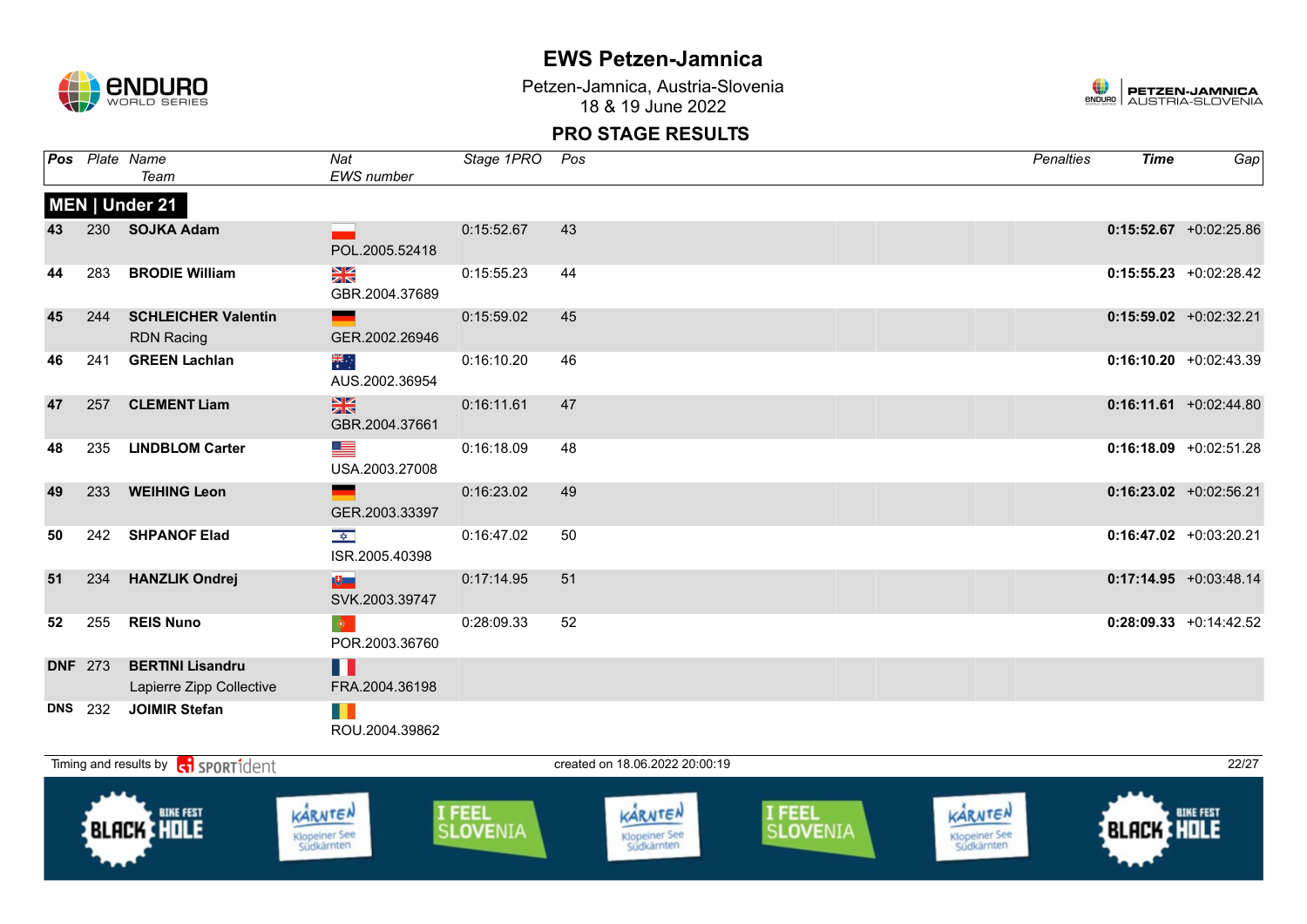

Petzen-Jamnica, Austria-Slovenia 18 & 19 June 2022



| Pos            |                | Plate Name<br>Team                                                      | $\overline{Nat}$<br>EWS number                | Stage 1PRO                | Pos                                           |                    | <b>Penalties</b>                              | <b>Time</b>       | Gap                       |
|----------------|----------------|-------------------------------------------------------------------------|-----------------------------------------------|---------------------------|-----------------------------------------------|--------------------|-----------------------------------------------|-------------------|---------------------------|
|                |                | MEN   Under 21                                                          |                                               |                           |                                               |                    |                                               |                   |                           |
|                | <b>DNS</b> 263 | <b>PLEINDOUX Simeon</b><br><b>Hotlines Nukeproof Racing</b>             | П<br>FRA.2003.34644                           |                           |                                               |                    |                                               |                   |                           |
|                | <b>WOMEN</b>   |                                                                         |                                               |                           |                                               |                    |                                               |                   |                           |
|                | 3              | <b>COURDURIER Isabeau</b><br>Lapierre Zipp Collective                   | N H<br>FRA.1994.21731                         | 0:15:24.05                | $\perp$                                       |                    |                                               | 0:15:24.05        |                           |
| $\mathbf{2}$   | $\overline{c}$ | <b>CHARRE Morgane</b><br><b>Pivot Factory Racing</b>                    | T B<br>FRA.1990.21958                         | 0:15:34.01                | $\overline{2}$                                |                    |                                               |                   | $0:15:34.01$ +0:00:09.96  |
| $\mathbf{3}$   | 8              | <b>CONOLLY Ella</b><br><b>Cannondale Enduro</b>                         | $rac{N}{N}$<br>GBR.1998.21859                 | 0:15:41.54                | $\sqrt{3}$                                    |                    |                                               |                   | $0:15:41.54$ +0:00:17.49  |
| 4              | $\mathbf{1}$   | <b>PUGIN Melanie</b><br><b>BH Enduro Racing Team</b>                    | FRA.1990.21693                                | 0:16:07.96                | $\overline{4}$                                |                    |                                               |                   | $0:16:07.96$ +0:00:43.91  |
| $5\phantom{1}$ | $\overline{7}$ | <b>BARAONA Rebecca</b><br>Yeti / Fox Factory Team                       | $\frac{N}{N}$<br>GBR.1993.21715               | 0:16:11.85                | $\sqrt{5}$                                    |                    |                                               |                   | $0:16:11.85$ +0:00:47.80  |
| 6              | 45             | <b>COOK Becky</b>                                                       | XK<br>GBR.1986.21664                          | 0:16:15.91                | 6                                             |                    |                                               |                   | $0:16:15.91 + 0:00:51.86$ |
| $\overline{7}$ | 42             | <b>SCARSI Gloria</b><br>Canyon CLLTV Dainese                            | H<br>ITA.2000.36425                           | 0:16:21.52                | $\overline{7}$                                |                    |                                               |                   | $0:16:21.52$ +0:00:57.47  |
| 8              | 39             | <b>LANTHIER NADEAU</b><br>Andreane                                      | $\left\  \boldsymbol{\ast} \right\ $          | 0:16:21.75                | 8                                             |                    |                                               |                   | $0:16:21.75 + 0:00:57.70$ |
| 9              | 10             | Rocky Mountain Race Face<br><b>RICHTER Raphaela</b><br>Ibis Enduro Team | CAN.1993.21609<br>GER.1997.25746              | 0:16:24.98                | 9                                             |                    |                                               |                   | $0:16:24.98$ +0:01:00.93  |
| 10             | 197            | <b>THOMA Ines</b>                                                       | GER.1989.21750                                | 0:16:25.55                | 10                                            |                    |                                               |                   | $0:16:25.55$ +0:01:01.50  |
|                |                | Timing and results by <b>ci</b> SPORT1dent                              |                                               |                           | created on 18.06.2022 20:00:19                |                    |                                               |                   | 23/27                     |
|                |                | <b>BIKE FEST</b><br><b>BLACK HOLE</b>                                   | KARNTEN<br><b>Klopeiner See</b><br>Südkärnten | I FEEL<br><b>SLOVENIA</b> | KARNTEN<br><b>Klopeiner See</b><br>Südkärnten | I FEEL<br>SLOVENIA | KARNTEN<br><b>Klopeiner See</b><br>Südkärnten | <b>BLACK HOLE</b> | <b>BIKE FEST</b>          |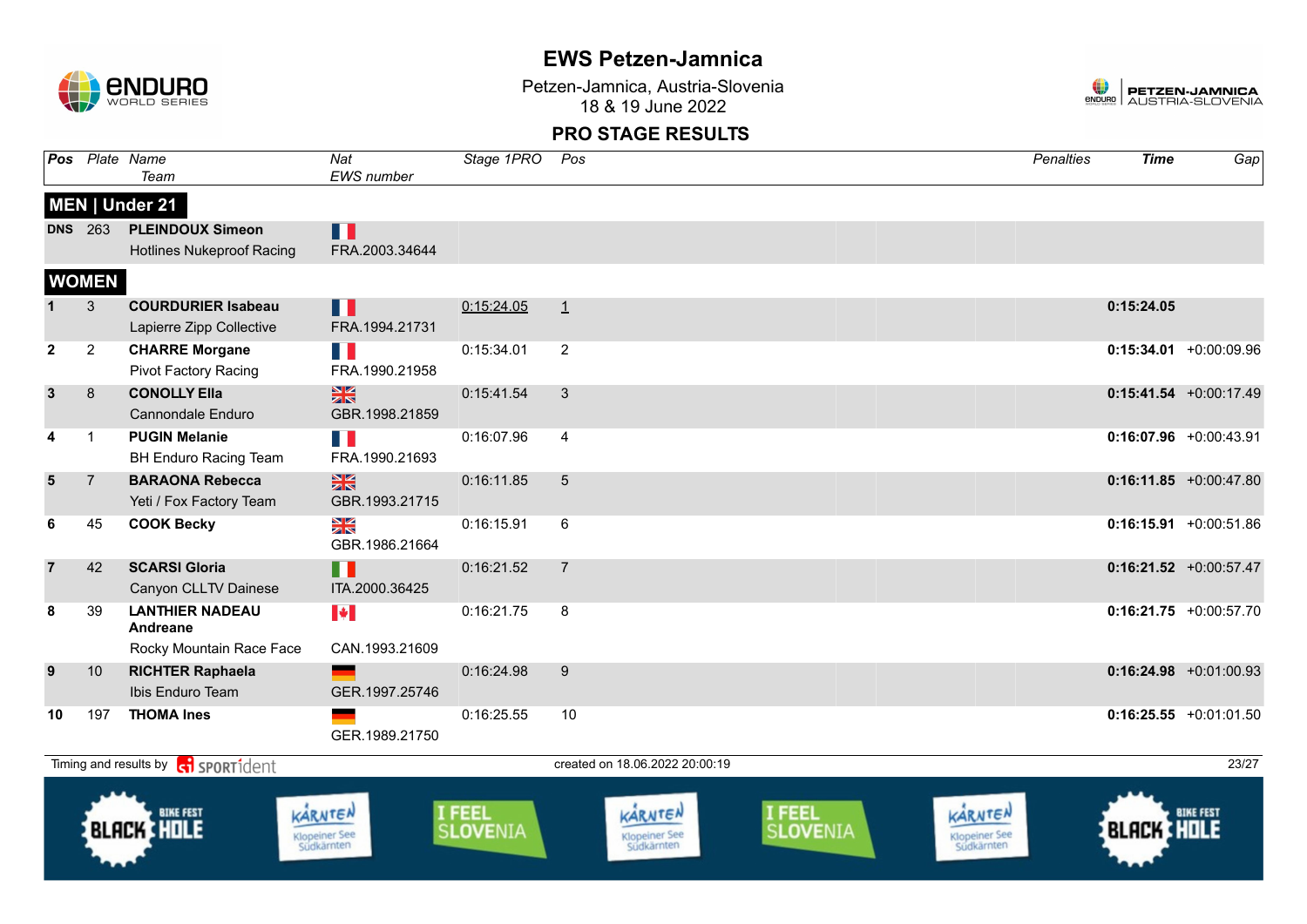

Petzen-Jamnica, Austria-Slovenia 18 & 19 June 2022



|    |                 | <b>Pos</b> Plate Name<br>Team                             | Nat<br><b>EWS</b> number               | Stage 1PRO | Pos                            | Penalties | <b>Time</b> | Gap                       |
|----|-----------------|-----------------------------------------------------------|----------------------------------------|------------|--------------------------------|-----------|-------------|---------------------------|
|    | <b>WOMEN</b>    |                                                           |                                        |            |                                |           |             |                           |
| 11 | 40              | <b>STONE Jessica</b>                                      | $\frac{N}{N}$<br>GBR.1990.32154        | 0:16:25.95 | 11                             |           |             | $0:16:25.95$ +0:01:01.90  |
| 12 | 203             | <b>PRUDKOVA Barbora</b>                                   | <b>Service</b><br>CZE.1996.38768       | 0:16:26.54 | 12                             |           |             | $0:16:26.54 +0:01:02.49$  |
| 13 | $5\overline{)}$ | <b>KOREM Noga</b><br><b>GT Factory Racing</b>             | ISR.1991.21660                         | 0:16:27.83 | 13                             |           |             | $0:16:27.83$ +0:01:03.78  |
| 14 | 41              | <b>MORRISON Rae</b><br>Liv Racing                         | ्रेह<br>NZL.1989.21630                 | 0:16:32.49 | 14                             |           |             | $0:16:32.49$ +0:01:08.44  |
| 15 | 199             | <b>ELLECOSTA Nadine</b><br><b>Abetone FullOut Gravity</b> | П<br>ITA.1999.25437                    | 0:16:44.57 | 15                             |           |             | $0:16:44.57 +0:01:20.52$  |
| 16 | 47              | <b>JONNIER Morgane</b><br>Rossignol Factory Team          | FRA.1990.22559                         | 0:16:48.10 | 16                             |           |             | $0:16:48.10 + 0:01:24.05$ |
| 17 | 196             | <b>DUVERT Julie</b><br>Theory Racing p/b ProBikeKit       | Ш<br>FRA.1996.21719                    | 0:17:09.05 | 17                             |           |             | $0:17:09.05$ +0:01:45.00  |
| 18 | 204             | <b>RAST Camille</b>                                       | $\bullet$<br>SUI.1999.35605            | 0:17:11.43 | 18                             |           |             | $0:17:11.43 + 0:01:47.38$ |
| 19 | 201             | <b>NABER Tanja</b>                                        | GER.1987.22367                         | 0:17:12.83 | 19                             |           |             | $0:17:12.83$ +0:01:48.78  |
| 20 | 202             | <b>BATTISTA Laura</b>                                     | $\frac{1}{\sqrt{K}}$<br>AUS.1988.22132 | 0:17:13.38 | 20                             |           |             | $0:17:13.38$ +0:01:49.33  |
| 21 | 205             | <b>RUTZ Lea Salome</b>                                    | Ы<br>SUI.1995.33389                    | 0:17:15.84 | 21                             |           |             | $0:17:15.84 +0:01:51.79$  |
| 22 | 52              | <b>LAWRENCE Kate</b>                                      | <u>est</u><br>USA.1998.27745           | 0:17:17.85 | 22                             |           |             | $0:17:17.85 + 0:01:53.80$ |
|    |                 | Timing and results by <b>c</b> i <b>SPORT1</b> dent       |                                        |            | created on 18.06.2022 20:00:19 |           |             | 24/27                     |
|    | تتقطب           |                                                           |                                        |            |                                |           |             |                           |

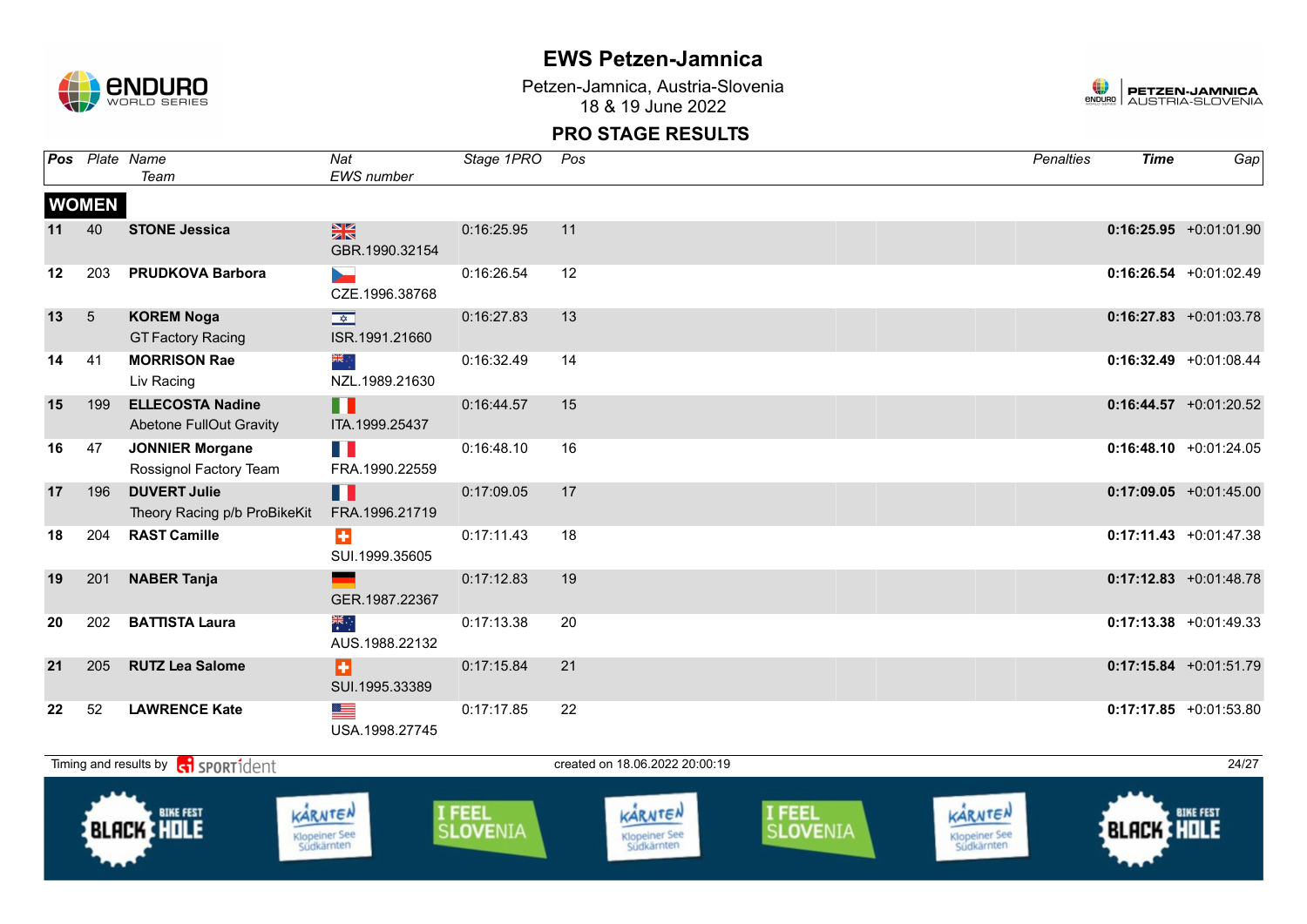

Petzen-Jamnica, Austria-Slovenia 18 & 19 June 2022



|    |              | Pos Plate Name<br>Team                                | Nat<br>EWS number                          | Stage 1PRO | Pos | <b>Penalties</b> | <b>Time</b> | Gap                       |
|----|--------------|-------------------------------------------------------|--------------------------------------------|------------|-----|------------------|-------------|---------------------------|
|    | <b>WOMEN</b> |                                                       |                                            |            |     |                  |             |                           |
| 23 | 198          | <b>MORRISON Amy</b>                                   | ▆<br>USA.1989.22252                        | 0:17:18.44 | 23  |                  |             | $0:17:18.44 + 0:01:54.39$ |
| 24 | 9            | <b>WINTON Katy</b><br><b>GT Factory Racing</b>        | NK<br>ZK<br>GBR.1993.21730                 | 0:17:21.91 | 24  |                  |             | $0:17:21.91$ +0:01:57.86  |
| 25 | 216          | <b>RING Filippa</b>                                   | HZ<br>SWE.1990.39267                       | 0:17:22.25 | 25  |                  |             | $0:17:22.25 +0:01:58.20$  |
| 26 | 209          | <b>LONG Julia</b>                                     | $\blacktriangleright$<br>CAN.1999.22029    | 0:17:31.78 | 26  |                  |             | $0:17:31.78$ +0:02:07.73  |
| 27 | 50           | <b>BRUCHLE Veronika</b><br><b>Cube Action Team</b>    | GER.1995.22726                             | 0:17:34.83 | 27  |                  |             | $0:17:34.83 + 0:02:10.78$ |
| 28 | 207          | <b>BUREK Katarzyna</b>                                | POL.1993.23240                             | 0:17:37.58 | 28  |                  |             | $0:17:37.58$ +0:02:13.53  |
| 29 | 49           | <b>STEINTHALER Hanna</b><br><b>Cube Action Team</b>   | AUT.1997.40424                             | 0:17:38.24 | 29  |                  |             | $0:17:38.24 +0:02:14.19$  |
| 30 | 48           | <b>SCHICK Lucy</b><br>Norco Factory Team              | $\blacktriangleright$<br>CAN.2000.23447    | 0:17:42.44 | 30  |                  |             | $0:17:42.44 +0:02:18.39$  |
| 31 | 213          | <b>DILLON Sian</b>                                    | $\frac{N}{N}$<br>GBR.1994.35457            | 0:17:52.77 | 31  |                  |             | $0:17:52.77$ +0:02:28.72  |
| 32 | 214          | <b>MCKIRDY Angeline</b>                               | $\left\  \cdot \right\ $<br>CAN.1992.23461 | 0:17:52.86 | 32  |                  |             | $0:17:52.86$ +0:02:28.81  |
| 33 | 200          | <b>REY Charlotte</b><br><b>Tribe Pyrenees Gravity</b> | H<br>FRA.2000.31025                        | 0:18:00.87 | 33  |                  |             | $0:18:00.87$ +0:02:36.82  |
| 34 | 206          | <b>HOVORKA Anja</b>                                   | $\color{red}+$<br>SUI.1989.37532           | 0:18:05.40 | 34  |                  |             | $0:18:05.40 + 0:02:41.35$ |

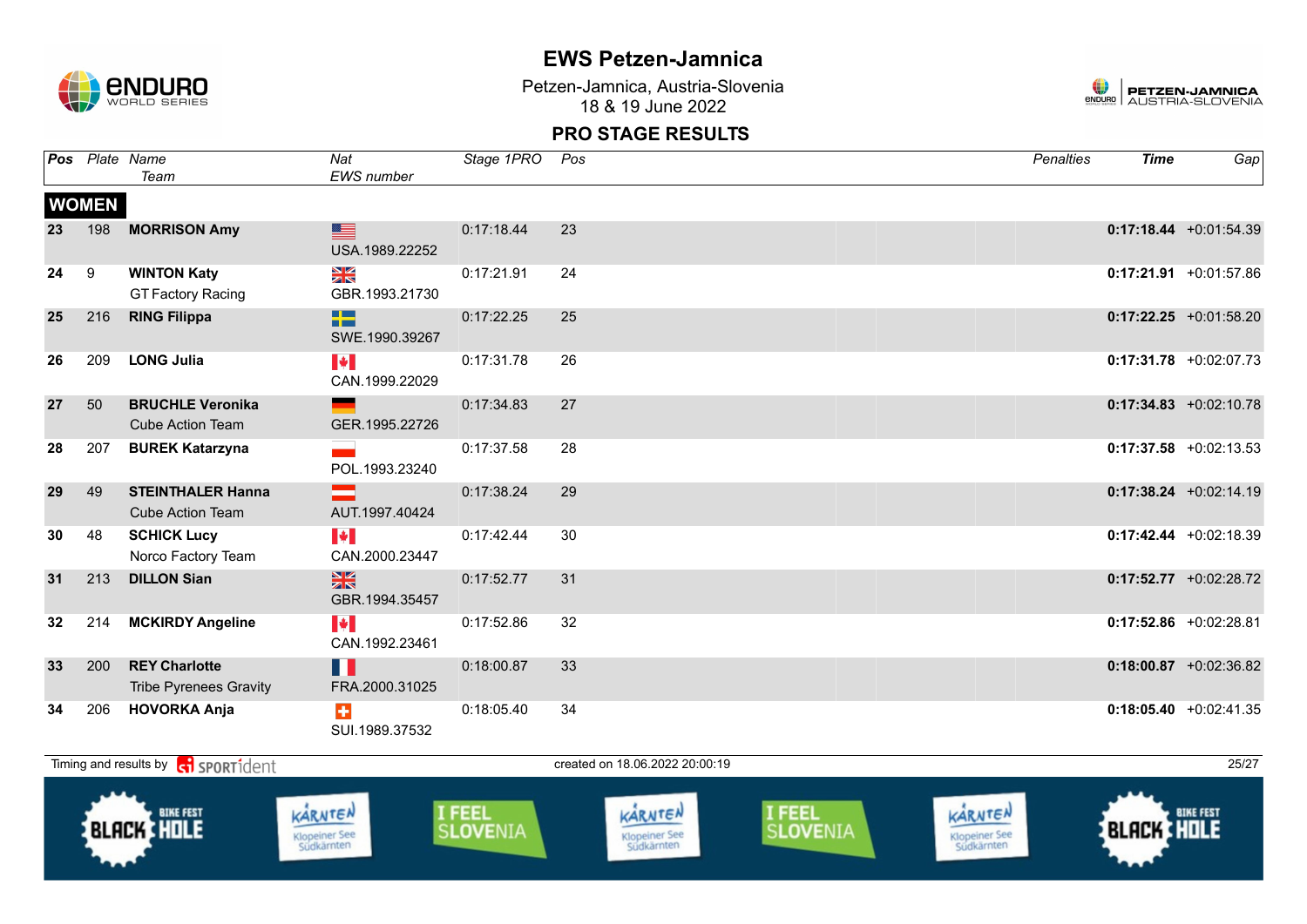

Petzen-Jamnica, Austria-Slovenia 18 & 19 June 2022



|               | Pos Plate Name | Team                                                 | Nat<br>EWS number                                        | Stage 1PRO         | Pos                                    |                    | <b>Penalties</b>                       | <b>Time</b>       | Gap                       |
|---------------|----------------|------------------------------------------------------|----------------------------------------------------------|--------------------|----------------------------------------|--------------------|----------------------------------------|-------------------|---------------------------|
|               | <b>WOMEN</b>   |                                                      |                                                          |                    |                                        |                    |                                        |                   |                           |
| 35            | 208            | <b>SAVELLI Irene</b>                                 | П<br>ITA.1992.22163                                      | 0:18:12.85         | 35                                     |                    |                                        |                   | $0:18:12.85$ +0:02:48.80  |
| 36            | 210            | <b>DOBNIG Yana</b><br><b>Team Dorrong Enduro</b>     | $\equiv$<br>AUT.1999.22678                               | 0:18:17.31         | 36                                     |                    |                                        |                   | $0:18:17.31$ +0:02:53.26  |
| 37            | 211            | <b>DAVIDSSON Elina</b>                               | 23<br>SWE.2001.38290                                     | 0:18:22.60         | 37                                     |                    |                                        |                   | $0:18:22.60$ +0:02:58.55  |
| 38            |                | 212 YUSTO SANCHEZ Sara                               | ESP.2000.39157                                           | 0:18:40.51         | 38                                     |                    |                                        |                   | $0:18:40.51$ +0:03:16.46  |
| 39            | 215            | <b>REUTER Claire</b>                                 | LUX.1993.37556                                           | 0:19:36.15         | 39                                     |                    |                                        |                   | $0:19:36.15 + 0:04:12.10$ |
| 40            | 46             | <b>BAUMANN Lisa</b><br>Commencal Les Orres Team      | $\div$<br>SUI.2001.37332                                 | 0:22:07.57         | 40                                     |                    |                                        |                   | $0:22:07.57$ +0:06:43.52  |
| 41            | $\overline{4}$ | <b>HARNDEN Harriet</b><br><b>Trek Factory Racing</b> | 米<br>GBR.2001.22819                                      | 0:23:00.32         | 41                                     |                    |                                        |                   | $0:23:00.32$ +0:07:36.27  |
| 42            | 44             | <b>TAYLOR Chloe</b>                                  | $\frac{\Delta \mathbf{K}}{\mathbf{K}}$<br>GBR.1998.23462 | 1:15:56.33         | 42                                     |                    |                                        |                   | 1:15:56.33 +1:00:32.28    |
| <b>DNF</b> 51 |                | <b>WIEDENROTH Sofia</b><br><b>Specialized Racing</b> | GER.1995.24544                                           |                    |                                        |                    |                                        |                   |                           |
| <b>DNS</b>    | 43             | <b>HENDERSON Polly</b>                               | N<br>Xk<br>GBR.2001.22368                                |                    |                                        |                    |                                        |                   |                           |
|               |                | <b>WOMEN   Master 35+</b>                            |                                                          |                    |                                        |                    |                                        |                   |                           |
|               | 221            | <b>NESTLEROVA Fejola</b><br><b>Stepanka</b>          | <b>Den</b>                                               | 0:17:46.92         | $\perp$                                |                    |                                        | 0:17:46.92        |                           |
|               |                |                                                      | CZE.1985.21761                                           |                    |                                        |                    |                                        |                   |                           |
|               |                | Timing and results by <b>G</b> SPORT1dent            |                                                          |                    | created on 18.06.2022 20:00:19         |                    |                                        |                   | 26/27                     |
|               |                | <b>BIKE FEST</b><br>BLACK HOLE                       | KARNTEN<br>Klopeiner See<br>Südkärnten                   | I FEEL<br>SLOVENIA | KARNTEN<br>Klopeiner See<br>Südkärnten | I FEEL<br>SLOVENIA | KARNTEN<br>Klopeiner See<br>Südkärnten | <b>BLACK HOLE</b> | <b>BIKE FEST</b>          |